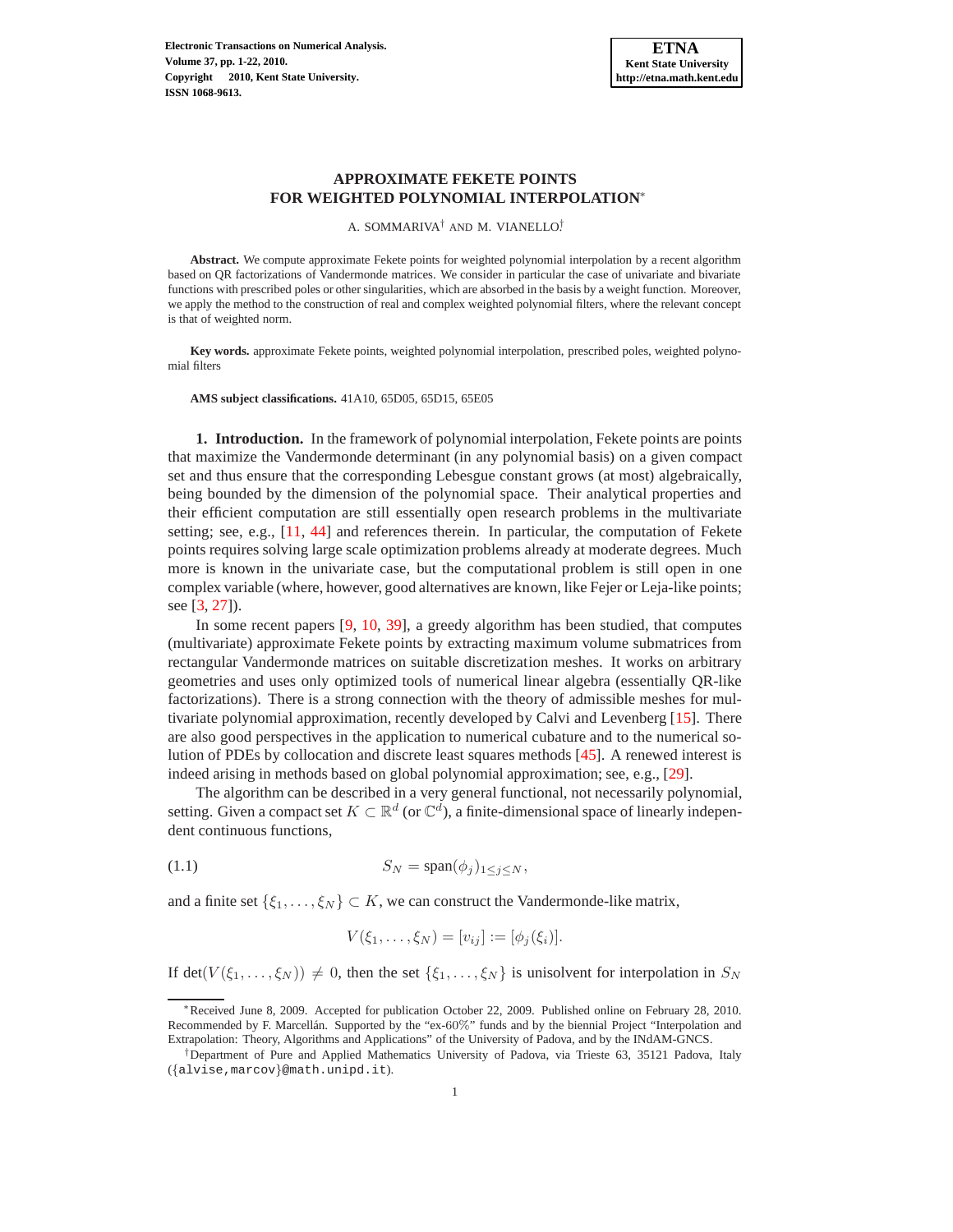and

<span id="page-1-0"></span>(1.2) 
$$
\psi_j(x) = \frac{\det(V(\xi_1,\ldots,\xi_{j-1},x,\xi_{j+1},\ldots,\xi_N))}{\det(V(\xi_1,\ldots,\xi_{j-1},\xi_j,\xi_{j+1},\ldots,\xi_N))}, \ \ j=1,\ldots,N,
$$

is a cardinal basis, i.e.,  $\psi_j(\xi_k) = \delta_{jk}$  and

<span id="page-1-1"></span>(1.3) 
$$
L_{S_N} f(x) = \sum_{j=1}^N f(\xi_j) \psi_j(x)
$$

interpolates any function f at  $\{\xi_1, \ldots, \xi_N\}$ . In the case that such points maximize the (ab-solute value of the) denominator of [\(1.2\)](#page-1-0) in  $K^N$  (Fekete points), then  $\|\psi_i\|_{\infty} \leq 1$  for every j, and thus the norm of the interpolation operator  $L_{S_N} : C(K) \to S_N$  is bounded by the dimension of the interpolation space,

<span id="page-1-2"></span>(1.4) 
$$
\Lambda_N := \|L_{S_N}\| = \max_{x \in K} \sum_{j=1}^N |\psi_j(x)| \le N.
$$

Clearly, Fekete points, as well as the "Lebesgue constant"  $\Lambda_N$ , are independent of the choice of the basis in  $S_N$ , since the determinant of the Vandermonde-like matrices changes by a factor independent of the points (namely the determinant of the transformation matrix between the bases).

The maximization in  $K^N$  is a nonlinear optimization problem in dN real (or complex) variables. The idea of the algorithm is to maximize on a suitable discretization mesh of  $K$ ,

<span id="page-1-3"></span>(1.5) 
$$
X = \{x_i\} \subset K, \ \ 1 \le i \le M, \ \ M > N,
$$

i.e., to construct the rectangular  $M \times N$  Vandermonde-like matrix

$$
V(x_1,...,x_M) = [v_{ij}] := [\phi_j(x_i)],
$$

and to extract from it a maximum volume  $N \times N$  square submatrix. Observe that such a discrete nonlinear optimization problem is known to be NP-Hard (cf. [\[17\]](#page-20-5)), but an approximate solution can be obtained by the following greedy algorithm applied to  $A = V^t$ :

**Algorithm greedy** (max volume submatrix of  $A \in \mathbb{R}^{N \times M}$ ,  $M > N$ )

 $\bullet$  ind =  $[\;]$ ; • for  $k = 1, \ldots, N$  $\blacksquare$  "select the largest norm column  $col_{i_k}(A)$ ";  $ind = [ind, i_k]$ ; - "remove from every column of A its orthogonal projection onto  $col_{i_k}$ ";

end;

which works when A is full rank, and gives the set of indexes  $ind = (i_1, \ldots, i_N)$  corresponding in our problem to the approximate Fekete points

$$
X_* = \{x_{i_1}, \dots, x_{i_N}\}.
$$

The algorithm can be conveniently implemented by the well-known QR factorization with column pivoting, originally proposed by Businger and Golub in 1965 [\[12\]](#page-20-6), and used for example by the MATLAB "mldivide" or "\" operator in the solution of underdetermined linear systems (via the LAPACK routine DGEQP3; cf. [\[25,](#page-20-7) [31\]](#page-21-3)). The full algorithm proposed in [\[39\]](#page-21-1), applied in the present general setting, can be summarized in a MATLAB-like notation as follows: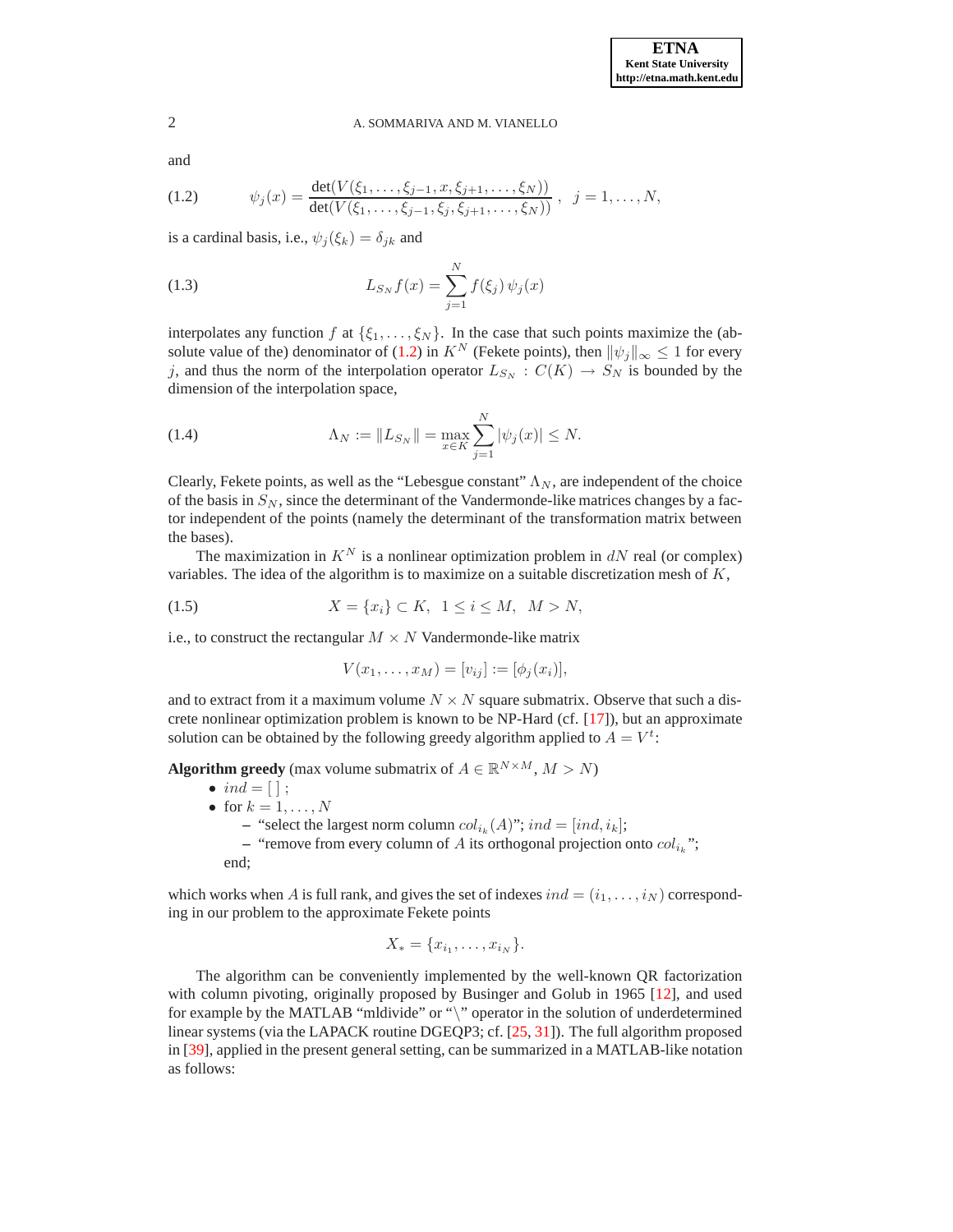**Algorithm AFP** (Approximate Fekete Points by iterative refinement)

- take a suitable discrete subset  $X = (x_1, \ldots, x_M) \subset K, M > N$ ;
- $V_0 = V(x_1, \ldots, x_M); P_0 = I;$
- for  $k = 0, ..., s 1$ 
	- $V_k = Q_k R_k$ ;  $U_k = inv(R_k)$ ;  $V_{k+1} = V_k U_k$ ;  $P_{k+1} = P_k U_k$ ;

end;

- $A = V_s^t$ ;  $b = (1, ..., 1)^t$ ; (the choice of b is irrelevant in practice)
- $w = A \backslash b$ ;  $ind = \text{find}(w \neq 0)$ ;  $X_* = X(ind)$ ;

The greedy algorithm above is implemented directly by the last row of Algorithm AFP (in MATLAB), irrespectively of the actual value of the vector  $b$ . The for loop above implements a change of polynomial basis from  $(\phi_1, \ldots, \phi_N)$  to the nearly-orthogonal basis  $(q_1, \ldots, q_N)$  =  $(\phi_1, \ldots, \phi_N)P_s$  with respect to the discrete inner product  $(f, g) = \sum f(x_j) \overline{g}(x_j)$ , whose purpose is to overcome possible numerical rank-deficiency and severe ill-conditioning arising with nonorthogonal bases (usually  $s = 1$  or  $s = 2$  iterations suffice); for a complete discussion of this algorithm we refer the reader to [\[9,](#page-19-1) [10,](#page-20-2) [39\]](#page-21-1).

REMARK 1.1. The effectiveness of Algorithm AFP in producing good interpolation points depends on the distribution of the initial discretization points, which in turn should take into account the geometry of the domain as well as the peculiarity of the function space. In the case of total-degree nonweighted polynomial interpolation,  $S_N = \mathbb{P}_n^d$ ,  $N = \dim(\mathbb{P}_n^d(K))$ , it is known that good starting meshes are the (weakly) admissible meshes studied in [\[15\]](#page-20-3), since approximate Fekete points extracted from such meshes have good interpolation properties and the same asymptotic behavior of the true Fekete points; cf. [\[9,](#page-19-1) [10,](#page-20-2) [39\]](#page-21-1). In particular, the associate discrete measure  $(1/N) \sum_{j=1}^{N} \delta_{x_{i_j}}$  converges weak-\* to the equilibrium measure of K in the sense of (pluri)potential theory  $[9]$ .

REMARK 1.2. Observe that if we take  $b = (m_1, \dots, m_N)^t P_s$  in the Algorithm AFP, where  $m_j = \int_K \phi_j(x) d\mu$  are the "moments" of the original basis with respect a given measure  $\mu$  on K, then  $w(ind) = (w_{i_1}, \ldots, w_{i_N})$  is an array of weights of a cubature formula which is exact on  $S_N = \text{span}(\phi_j)_{1 \leq j \leq N}$ . For example, in the total-degree polynomial case,  $S_N = \mathbb{P}_n^d(K)$ , with  $d\mu = dx$ , the moments of any polynomial basis can be computed over arbitrary geometries by the Gauss-Green cubature formula, based on spline tracking of the boundaries, developed in [\[40\]](#page-21-4).

**2. Weighted polynomial interpolation.** The literature on weighted polynomial interpolation is very extensive, since it concerns a variety of theoretical and applied topics, such as rational interpolation with prescribed poles, weighted potential theory, Gaussian quadrature, numerical treatment of integral equations, design of weighted digital filters in signal processing, and many others. Extensive references to such a vast literature are beyond the scope of this work; we suggest that the interested reader consult, for example, [\[22,](#page-20-8) [26,](#page-20-9) [30,](#page-21-5) [36\]](#page-21-6) with the references therein.

In the present paper, which is mainly of a computational and experimental character, we focus on approximating Fekete points for weighted polynomial interpolation on compact sets, in the following framework; cf.  $(1.1)-(1.3)$  $(1.1)-(1.3)$ . Let

$$
S_N = w \, \mathbb{P}_n^d(K) := \text{span}(wp_j)_{1 \le j \le N}, \ \ w \in C(K),
$$

where  $K \subset \mathbb{R}^d$  (or  $\mathbb{C}^d$ ) is a compact set and  $(p_j)$  is a basis of the total-degree polynomial space,

$$
\mathbb{P}_n^d(K) = \text{span}(p_j)_{1 \le j \le N}, \ N = \text{dim}(\mathbb{P}_n^d(K)) = \binom{n+d}{d}.
$$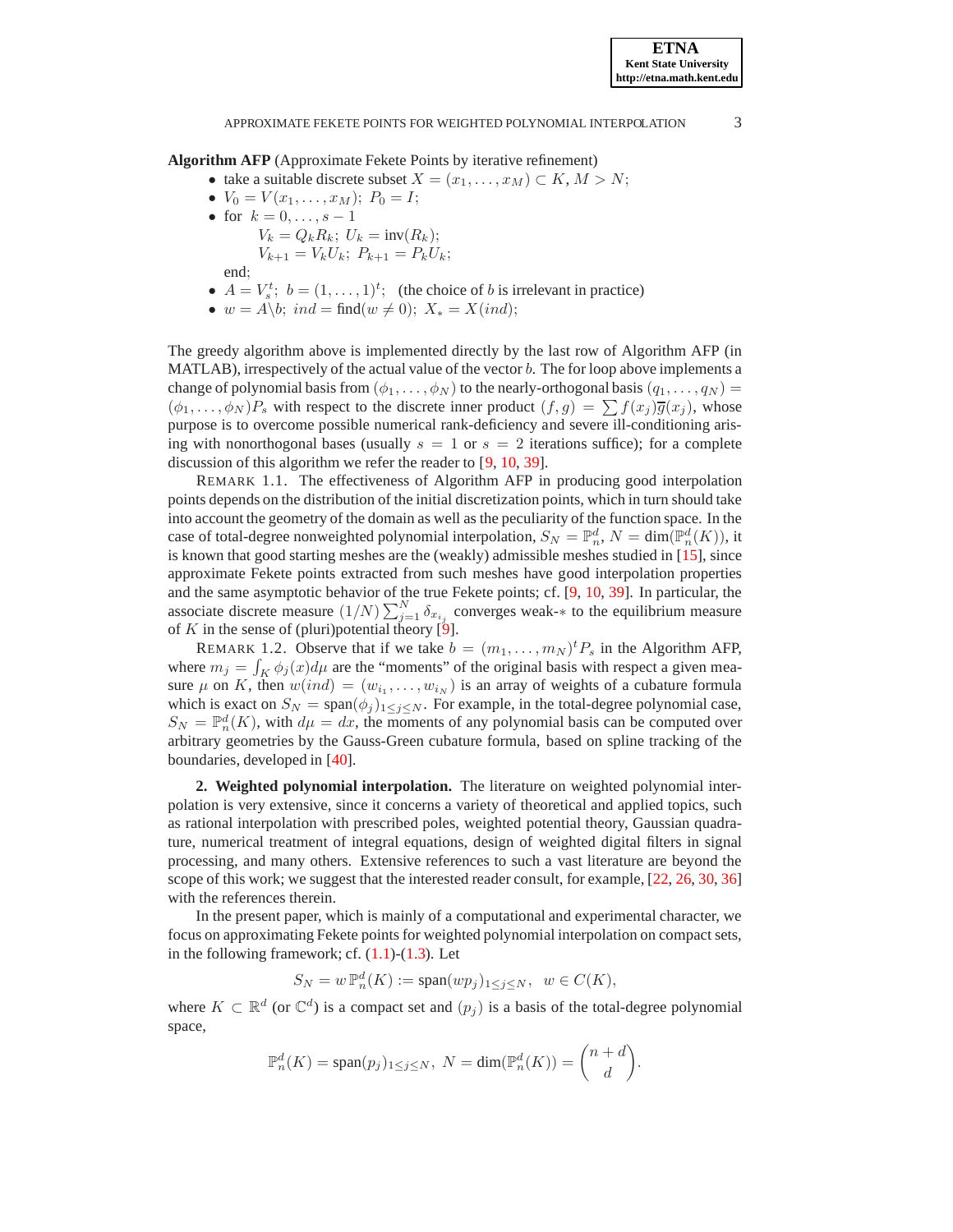We have in mind two distinct situations

• **prescribed singularities:** we interpolate in  $S_N$  functions of the form

 $f = wg$ ,

where  $g$  is regular and the weight function absorbs the singularities of  $f$ , like, e.g., real or complex poles not belonging but possibly close to K.

• **weighted norms:** we interpolate directly a regular function g by a polynomial  $p \in \mathbb{P}_n^d(K)$ , but the error is measured with a weighted norm,

$$
||g-p||_w := ||w(g-p)||_K = \max_{x \in K} |w(x)(g(x) - p(x))|,
$$

where weights in different ways different parts of the domain, e.g., the union of two disjoint intervals, which is relevant to the design of digital filters.

As will be shown in the examples, the important thing with prescribed singularities is to adjust the basis according to the weight function. Once a suitable weighted basis for interpolation is chosen, weighted approximate Fekete points give slightly better results than nonweighted ones.

On the other hand, the two instances above are two faces of the same coin, as is shown by the following observation. Let the set  $\{\xi_1, \ldots, \xi_N\}$  be unisolvent for interpolation in  $S_N$ . Then, it is also unisovent for interpolation in  $\mathbb{P}_n^d(K)$ , in view of the following relation between Vandermonde-like matrices,

<span id="page-3-0"></span>(2.1) 
$$
[w(\xi_i) p_j(\xi_i)] = \text{diag}(w(\xi_i)) [p_j(\xi_i)].
$$

Moreover, it is easy to see that the cardinal functions for interpolation in  $S_N$  are  $\psi_i(x) =$  $(w(x)/w(\xi_i))\ell_i(x), 1 \leq j \leq N$ , where  $\ell_i$  is the fundamental Lagrange polynomial for the point  $\xi_j$ . Observe that unisolvence implies that  $w(\xi_j) \neq 0$  for all j. On the other hand, the existence of unisolvent interpolation sets for  $S_N$ , for example weighted Fekete points, is guaranteed by continuity of w as soon as supp $(w) \cap K$  is polynomial determining (i.e., any polynomial vanishing there is identically zero).

Concerning the interpolation operators, it follows immediately by uniqueness that

$$
L_{S_N}f(x) = w(x)L_{\mathbb{P}_n^d(K)}g(x), \ \ f = wg,
$$

and thus,

$$
||f - L_{S_N}f||_K = ||w(g - L_{\mathbb{P}_n^d(K)}g)||_K = ||g - L_{\mathbb{P}_n^d(K)}g||_w.
$$

Concerning convergence, it is worth observing that, at least with "exact" Fekete points for  $S_N$ ,

<span id="page-3-1"></span>
$$
||f - L_{S_N}f||_{\infty} \le (1 + ||L_{S_N}||) \inf_{p \in \mathbb{P}_n^d(K)} ||w(g - p)||_K
$$
  

$$
\le (1 + \dim(\mathbb{P}_n^d(K))) ||w||_K \inf_{p \in \mathbb{P}_n^d(K)} ||g - p||_K
$$
  
(2.2)  

$$
= \left(1 + {n + d \choose d}\right) ||w||_K \inf_{p \in \mathbb{P}_n^d(K)} ||g - p||_K,
$$

i.e., convergence is certainly guaranteed as soon as

$$
\inf_{p \in \mathbb{P}_n^d(K)} \|g - p\|_K = o(n^{-d}), \ n \to \infty
$$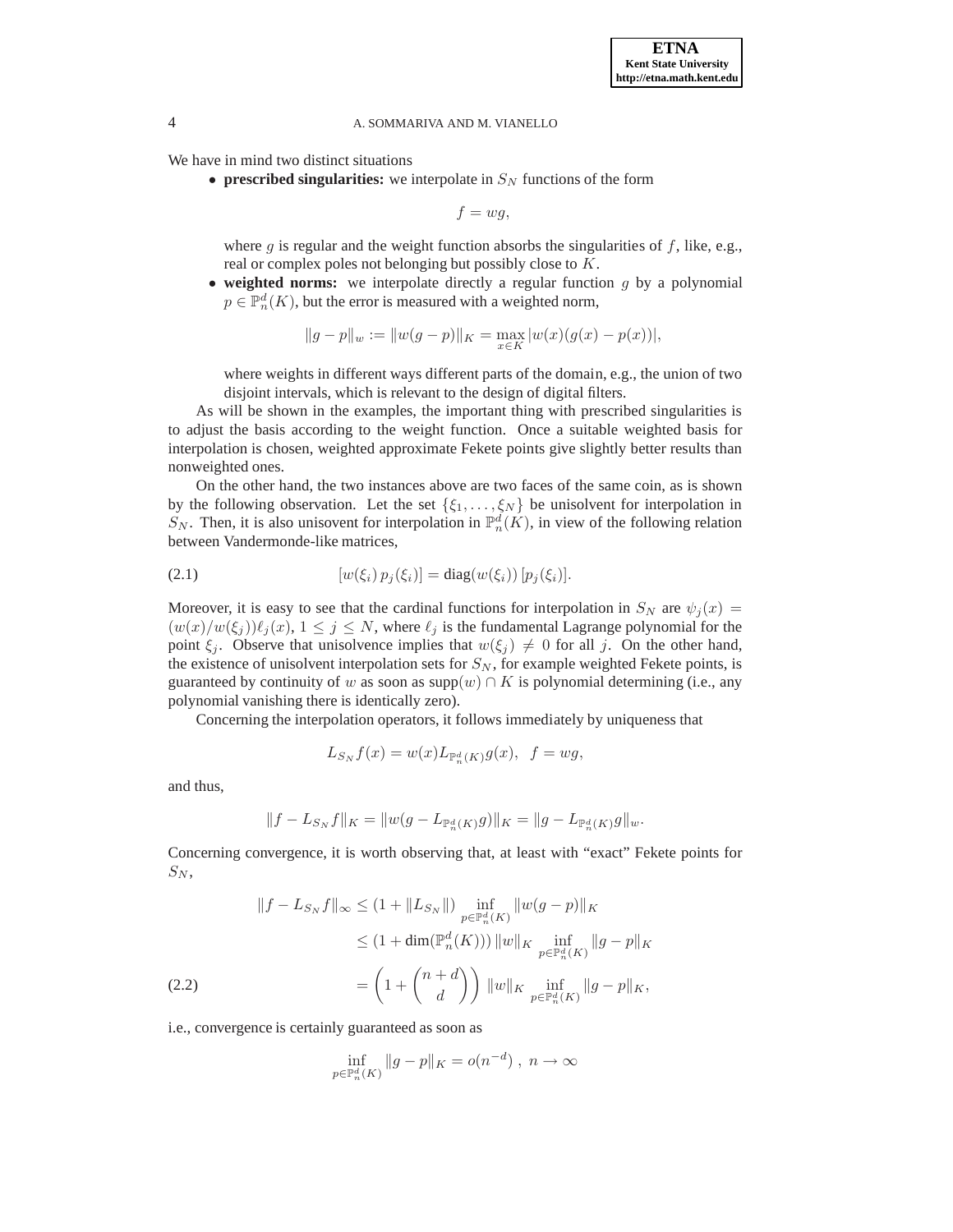(we stress, however, that often the Lebesgue constant of (approximate) Fekete points has a much slower growth than that estimated by  $(1.4)$ . In this regard, Jackson-like theorems on the rate of convergence of best polynomial approximation on  $K$  are needed; cf., e.g., [\[33\]](#page-21-7). In one complex variable, for example, by a classical result of Walsh and Russell [\[43\]](#page-21-8), we have convergence for every function  $g$  analytic in a compact set  $K$  with connected complement, even when  $K = \bigcup_{i=1}^{m} K_i$  is a finite disjoint union of compacts with Jordan boundary, and  $g|_{K_i} = g_i$ ,  $i = 1, ..., m$ , are possibly different analytic functions. Observe that if w is analytic itself in  $K$ , the maximum modulus of the determinant of the weighted Vander-monde matrix [\(2.1\)](#page-3-0) in  $K^N$ , is attained on the product of boundaries  $(\partial K)^N \subseteq \partial K^N$  by the maximum principle applied to each variable. Indeed, it can even be proved that the Shilov boundary of  $K^N$ , i.e., the smallest subset of the topological boundary  $\partial K^N$  where every holomorphic function of N complex variables attains its maximum modulus, is contained in  $(\partial K)^N$ ; cf., e.g., [\[37,](#page-21-9) §2.5]. Thus we can compute the Fekete points on the boundary  $\partial K$  of K. This is an advantage, since also geometrically we deal with a one-dimensional instead of a two-dimensional problem.

Before presenting the numerical examples, it is worth discussing briefly the following problem: What is a reasonable distribution of the starting mesh  $X$ , from which we can extract approximate Fekete points by algorithm AFP? In the case of nonweighted polynomial interpolation, a guideline is given by the theory of "admissible meshes" for polynomial approximation recently developed by Calvi and Levenberg in [\[15\]](#page-20-3). The key feature of an admissible mesh  $X$  is a polynomial inequality like

<span id="page-4-0"></span>(2.3) 
$$
\|p\|_K \le C \|p\|_X, \ \ p \in \mathbb{P}_n^d(K),
$$

which ensures that the Lebesgue constant of Fekete points of  $X$  can be bounded proportionally to that of exact Fekete points of  $K$ ,

$$
\Lambda_N = \|L_{\mathbb{P}_n^d(K)}\| \leq CN,
$$

since for the fundamental Lagrange polynomials we have the bound  $\|\ell_i\|_K \leq C \|\ell_i\|_X \leq C$ ; see [\[15,](#page-20-3) §4.4]. Observe that necessarily card $(X) \ge \dim(\mathbb{P}_n^d(K))$ .

Starting from [\(2.3\)](#page-4-0), a rough functional inequality can be obtained also in the space  $S_N$  =  $w\mathbb{P}_n^d(K)$ , at least if  $w \neq 0$  in K. Indeed, if X is an admissible mesh for nonweighted polynomial interpolation,

$$
||wp||_K = |w(\hat{x})p(\hat{x})| \le |w(\hat{x})| ||p||_K \le |w(\hat{x})| C ||p||_X = |w(\hat{x})| C |p(\eta)|,
$$

for suitable  $\hat{x} \in K$ ,  $\eta \in X$ . Thus we get, if  $w \neq 0$  in K,

$$
||wp||_K \le \frac{|w(\hat{x})|}{|w(\eta)|} C |w(\eta)p(\eta)| \le \frac{\max_{x \in K} |w(x)|}{\min_{x \in X} |w(x)|} C ||wp||_X
$$
  

$$
\le C_w' ||wp||_X, C_w' = ||w||_K ||1/w||_K C,
$$

i.e.,  $X$  is an admissible mesh also for weighted polynomial interpolation. An estimate on the growth of the Lebesgue constant of Fekete points of X in the space  $S_N$  now follows,

<span id="page-4-1"></span>
$$
\Lambda_N = \|L_{S_N}\| \le C'_w N.
$$

We observe, however, that  $(2.4)$  turns out to be largely an overestimate of the actual growth of the Lebesgue constant. In order to get more suitable meshes and more refined bounds one should take into account the specific structure of the weight function  $w$ , possibly by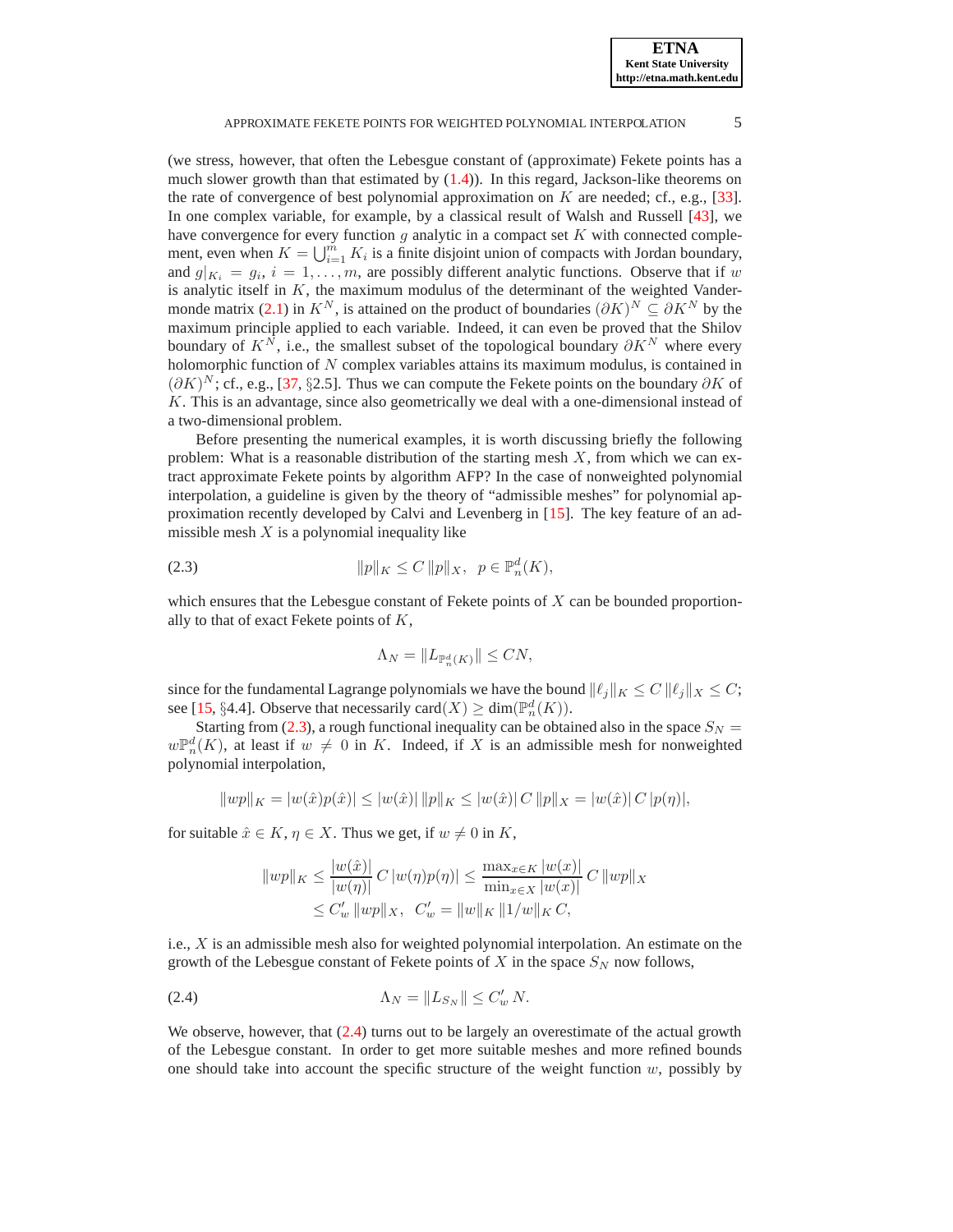using Markov-like inequalities for weighted polynomials, to mimick the construction of [\[15,](#page-20-3) Thm. 5].

A possible refinement can be given when  $K = \bigcup_{i=1}^{V} K_i$  and  $X = \bigcup_{i=1}^{V} X_i$  with  $X_i \subset$  $K_i$ ,  $||p||_{K_i} \leq C_i ||p||_{X_i}$ ,  $1 \leq i \leq \nu$  (the discrete subsets  $X_i$  are not disjoint, in general). In this case we obtain easily the estimate,

<span id="page-5-1"></span>
$$
(2.5) \t ||p||_K \leq C_w'' ||p||_X, \quad C_w'' = \max_{1 \leq i \leq \nu} \{ ||w||_{K_i} ||1/w||_{K_i} C_i \}, \quad C_w'' \leq C_w'.
$$

**3. Numerical examples.** The study of *rational* interpolation and approximation of univariate analytic functions with *prescribed poles* has a long history, dating back to the fundamental work by Walsh and successive extensions by Bagby; cf. [\[2,](#page-19-2) [42\]](#page-21-10). Also its computational issues have been deeply investigated; see, e.g., [\[4,](#page-19-3) [5,](#page-19-4) [16,](#page-20-10) [34,](#page-21-11) [41\]](#page-21-12) and references therein.

Here we begin by considering weighted polynomial interpolation in the space  $S_N$  =  $w\mathbb{P}_n([-1,1])$  with a weight function

$$
w(x) = \frac{1}{\pi_m(x)}, \ \pi_m \in \mathbb{P}_m([-1, 1]),
$$

where the real and complex zeros of  $\pi_m$  do not belong (but possibly are close) to the interval.

In the literature computational methods have been studied to find almost optimal points for rational interpolation with prescribed poles. For example, one can compute and use as interpolation points in  $S_N$  the zeros of the monic polynomial  $p_n \in \mathbb{P}_n$  such that the ratio  $p_n/\pi_m$  has the smallest possible max-norm (a min-max approach like that leading to Chebyshev polynomials and Chebyshev points for polynomial interpolation). This can be done by transforming the problem to a numerical eigenvalue problem; cf., e.g., [\[41\]](#page-21-12) and references therein.

The first four examples below show that the computation of approximate Fekete points for  $S_N$  is a natural and effective alternative approach to the problem of rational interpolation with prescribed poles in one real variable. On the other hand, the algorithm is general purpose, and is able to handle even complex or bivariate instances, as well as other kinds of singularities. It can also be applied to the construction of weighted real or complex polynomial filters useful in signal processing.

<span id="page-5-0"></span>EXAMPLE 3.1. *(real interval, one real pole)* We interpolate the function

$$
f(x) = \frac{\cos (x)}{(1 + \varepsilon - x)^2}, \ \ x \in K = [-1, 1], \ \varepsilon > 0,
$$

which has a real pole of the second order at  $x = 1 + \varepsilon$ .

In Figure [3.1](#page-6-0) we compare polynomial interpolation at the Chebyshev-Lobatto points, with interpolation in  $w\mathbb{P}_n$  again at the Chebyshev-Lobatto points for

$$
w(x) = w_{\varepsilon}(x) = (1 + \varepsilon - x)^{-2},
$$

and at approximate Fekete points computed by Algorithm AFP using the Chebyshev polynomial basis (i.e.,  $\phi_i(x) = w_{\varepsilon}(x)T_i(x)$ ,  $T_i(x) = \cos(j \arccos x)$ ,  $j = 0, \ldots, n$ ), with 2 refinement iterations and a starting mesh  $X$  of 1000 equispaced points; cf. [\(1.5\)](#page-1-3). The density of X ensures that it is an admissible mesh in the sense of  $(2.3)$  for (nonweighted) polynomial interpolation up to the highest degree ( $n = 30$ ), since it has stepsize  $h < 2/n^2$ . This result relies on the classical Markov polynomial inequality  $||p'||_{[-1,1]} \leq n^2 ||p||_{[-1,1]}, p \in \mathbb{P}_n$ ; cf. [\[6\]](#page-19-5) and the construction in [\[15,](#page-20-3) Thm. 5].

In this case, estimate [\(2.4\)](#page-4-1) has no practical usefulness, since it becomes  $\Lambda_N = \mathcal{O}(\varepsilon^{-2})N = \mathcal{O}(n \varepsilon^{-2})$ , which is several orders of magnitude above the actual growth.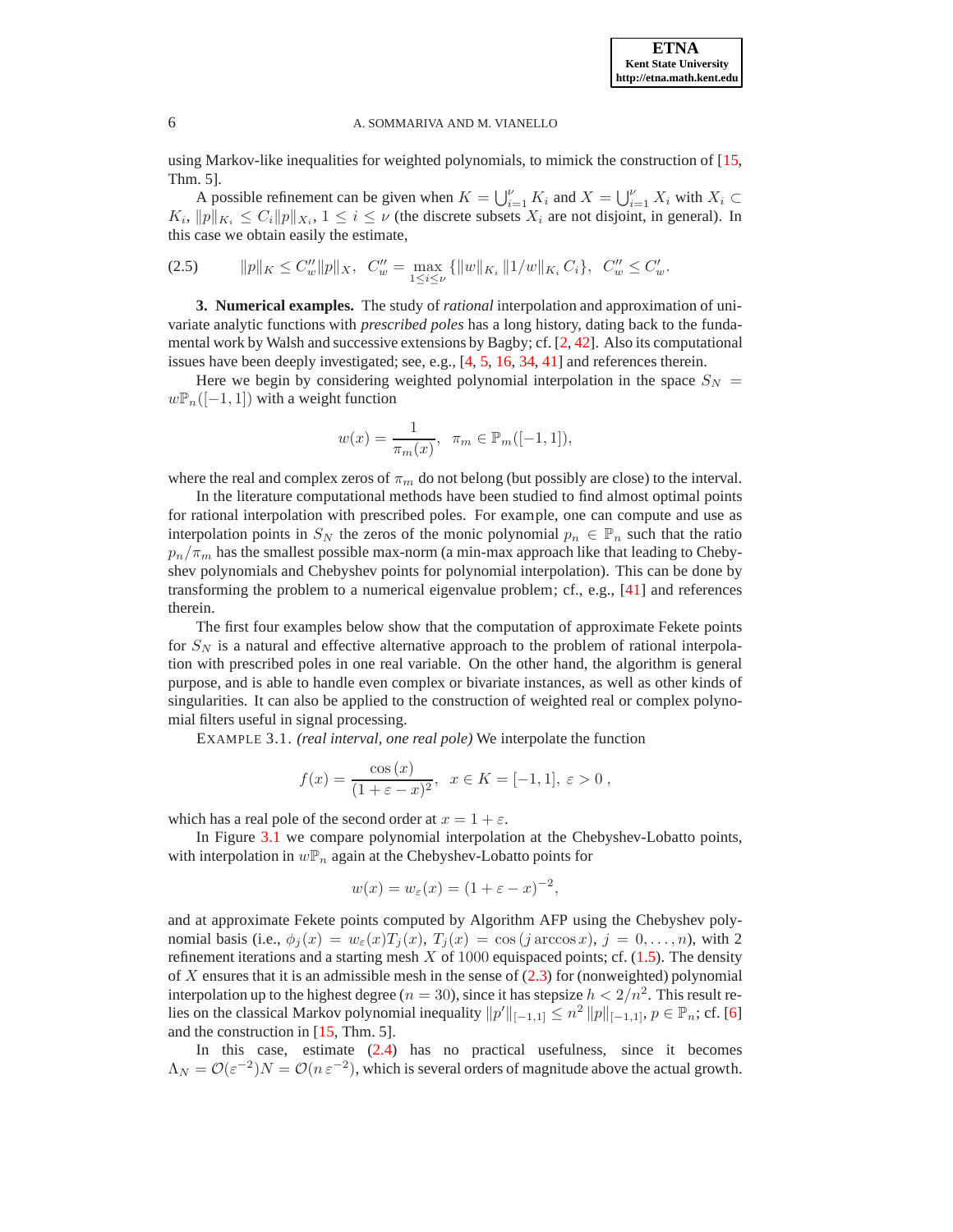

<span id="page-6-0"></span>FIG. 3.1. *Interpolation errors (left) and Lebesgue constants (right) versus the interpolation degree, in Example* [3.1](#page-5-0) *for*  $\varepsilon = 1$  *(top) and*  $\varepsilon = 0.01$  *(bottom); the interpolation spaces are*  $\mathbb{P}_n$  *with Chebyshev-Lobatto points* (\*),  $w_{\varepsilon} \mathbb{P}_n$  *with Chebyshev-Lobatto points* (+),  $w_{\varepsilon} \mathbb{P}_n$  *with approximate Fekete points* ( $\circ$ ).

To improve the construction, one should have at hand a tight Markov-like inequality for rational functions of the form  $p/\pi_m$ ,  $p \in \mathbb{P}_n$  and m fixed, whereas this subject seems to have been studied in the literature for the case of  $(n, n)$  rational functions (with denominator of degree exactly  $n$ ).

Some improvement in the estimate of the Lebesgue constant, however, can obtained following [\(2.5\)](#page-5-1). Given the mesh X with constant stepsize as above, let us take  $K_i = \begin{bmatrix} -1 + \end{bmatrix}$ ih,  $-1+(i+n)h$ ] and  $X_i = \{-1+jh, i \leq j \leq i+n\}, i = 1, \ldots, \nu$ , where  $-1+(\nu+n)h = 1$ . Then  $K = \bigcup K_i$ ,  $X = \bigcup X_i$ , and all the  $X_i$  are admissible meshes with constants  $C_i \leq C$ . On the other hand, it is not difficult to show that  $\max_i {\{\Vert w_{\varepsilon} \Vert_{K_i} \Vert 1/w_{\varepsilon} \Vert_{K_i} \} } = (1 + nh/\varepsilon)^2$ . Since  $h = \mathcal{O}(n^{-2})$ , the mesh X being an admissible mesh for nonweighted polynomial interpolation, we get  $C''_{w_{\varepsilon}} = \mathcal{O}(1) + \mathcal{O}((n\varepsilon)^{-1}) + \mathcal{O}((n\varepsilon)^{-2})$  and by [\(2.4\)](#page-4-1)-[\(2.5\)](#page-5-1), being  $N = n + 1$ , the final estimate  $\Lambda_N \leq C''_{w_{\varepsilon}} N = \mathcal{O}(n) + \mathcal{O}(\varepsilon^{-1}) + \mathcal{O}(\varepsilon^{-2}/n)$ .

<span id="page-6-1"></span>EXAMPLE 3.2. *(real interval, two conjugate poles)* We consider here the function

$$
f(x) = \frac{\cos(x)}{\varepsilon^2 + x^2}, \ \ x \in K = [-1, 1],
$$

which has two complex conjugate poles of the first order at  $x = \pm i\varepsilon$ , taking

$$
w_{\varepsilon}(x) = (\varepsilon^2 + x^2)^{-1}.
$$

The numerical results are collected in Figure [3.2.](#page-7-0) Observe that, in both Examples [3.1](#page-5-0) and [3.2,](#page-6-1) the choice of the interpolation space is much more relevant than the choice of the points.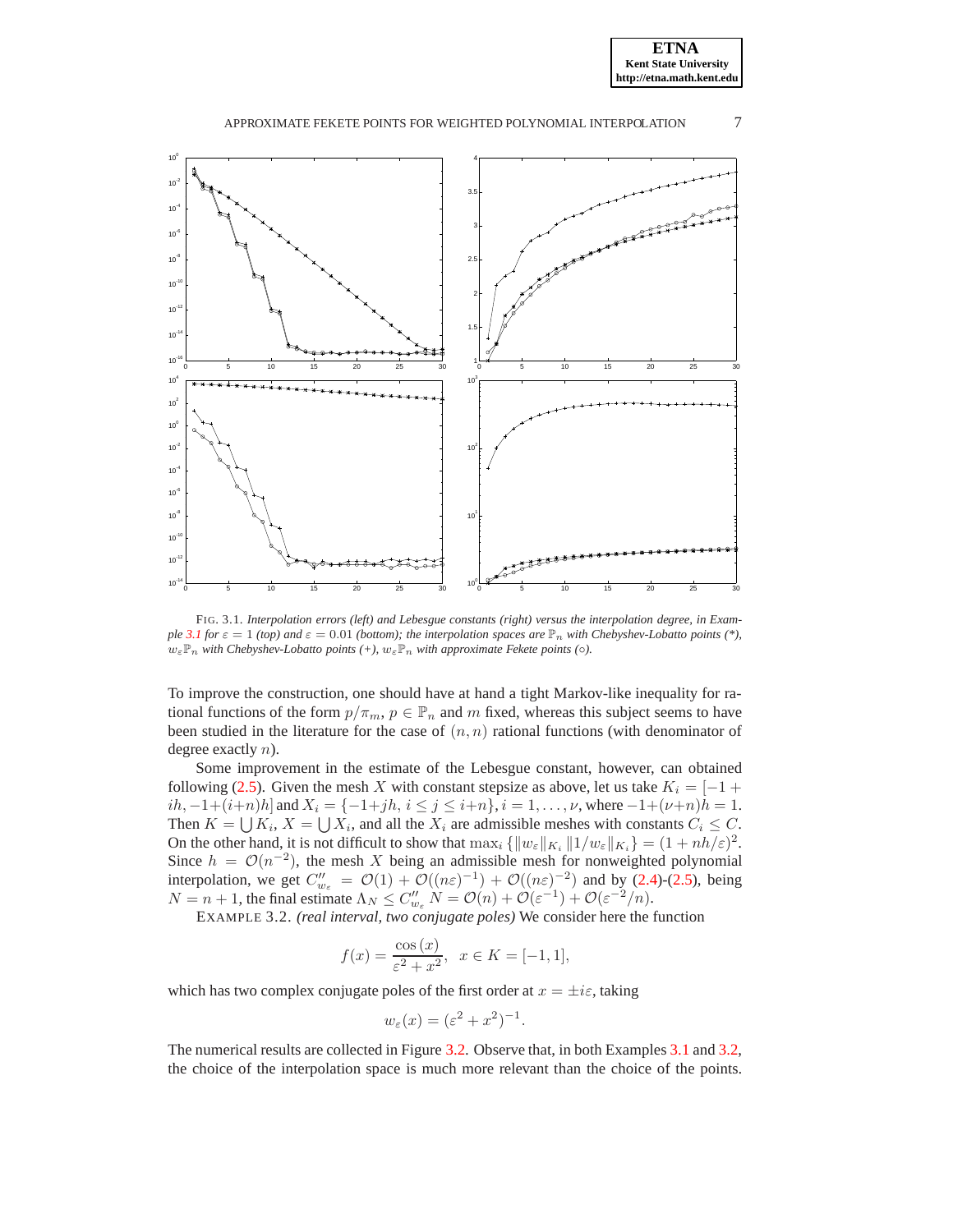

<span id="page-7-1"></span><span id="page-7-0"></span>FIG. 3.3.  $N = 16$  *interpolation points of degree*  $n = 15$  *in Example* [3.1](#page-5-0) *(left) and Example* [3.2](#page-6-1) *(right)*: *Chebyshev-Lobatto points (top), approximate Fekete points for*  $\varepsilon = 1$  *(middle) and*  $\varepsilon = 0.01$  *(bottom).* 

Nevertheless, weighted polynomial interpolation at approximate Fekete points shows small Lebesgue constants, close to those of nonweighted polynomial interpolation (growth like  $\mathcal{O}(\log n)$ , and the best interpolation errors also for small  $\varepsilon$ . It is interesting to have a look at the distribution of the interpolation points; see Figures [3.3](#page-7-1) and [3.4.](#page-8-0) In Figure [3.4](#page-8-0) we show the distribution function of the interpolation points, that is the fraction of points which are smaller than or equal to x. Notice that for  $\varepsilon = 1$  the approximate Fekete points distribute like the Chebyshev-Lobatto points, whereas for smaller  $\varepsilon$  they also tend to cluster at the point in the interval nearest to the pole(s).

<span id="page-7-2"></span>EXAMPLE 3.3. *(two disjoint intervals, one real pole in between)* In the case of a single real interval, other algorithms exist to compute near-optimal points for rational interpolation with prescribed poles, like that described in [\[41\]](#page-21-12). On the other hand, one of the strengths of Algorithm AFP is that it can work on quite general compact sets, with real or complex variables. We consider now the case of simultaneous interpolation on two disjoint real intervals,

$$
f(x) = \frac{\cos(x)}{(x+\varepsilon)^2}, \ \ x \in K = [-1, -0.6] \cup [0, 1],
$$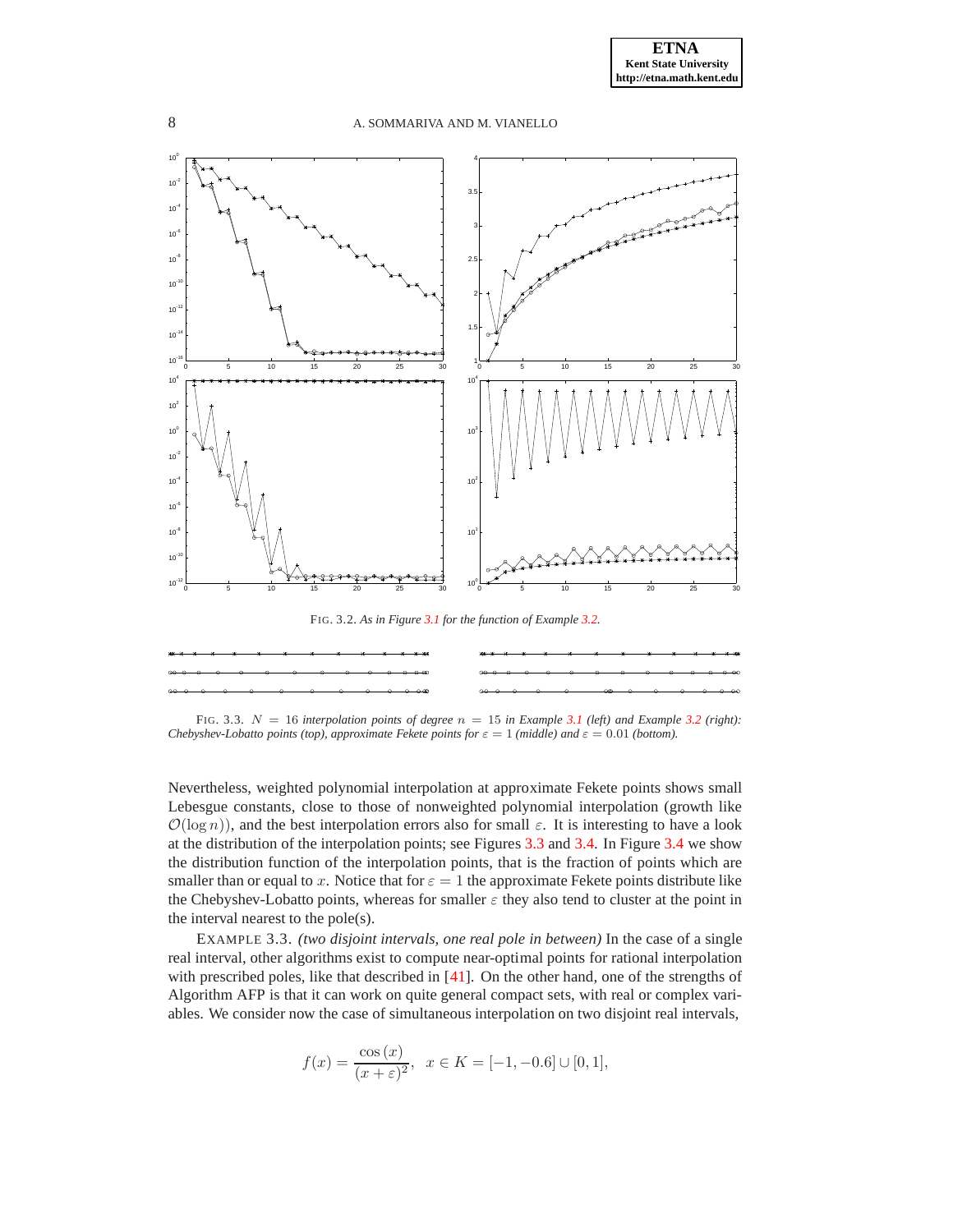



<span id="page-8-0"></span>FIG. 3.4. *Distribution functions of*  $N = 31$  *approximate Fekete points of degree*  $n = 30$  *in Example* [3.1](#page-5-0) (left) *and Example* [3.2](#page-6-1) *(right), for*  $\varepsilon = 1$  *(top) and*  $\varepsilon = 0.01$  *(bottom).* 

where f has a second order pole at  $x = -\varepsilon$ , which lies between the two intervals for  $0 < \varepsilon < 0.6$ . We take

$$
w_{\varepsilon}(x) = (x + \varepsilon)^{-2},
$$

and we discretize the first interval by 200 and the second by 500 equispaced points, respectively. This gives an admissible mesh for (nonweighted) polynomial interpolation on K up to degree  $n = 30$ , as union of two admissible meshes; cf. [\[15\]](#page-20-3) and the discussion in Example [3.1.](#page-5-0) The interpolation spaces are  $\mathbb{P}_n$  with approximate Fekete points for nonweighted polynomial interpolation,  $w_{\varepsilon} \mathbb{P}_n$  again with the latter points, and  $w_{\varepsilon} \mathbb{P}_n$  with approximate Fekete points for weighted polynomial interpolation (basis  $\{w_{\varepsilon}T_i\}$  in Algorithm AFP). Figure [3.5](#page-9-0) collects the numerical results, that are comparable to those of Example [3.2.](#page-6-1)

In Figures [3.6](#page-10-0) and [3.7](#page-10-1) we show the distribution of the interpolation points. In the case of nonweighted interpolation, the physical interpretation is that we have computed an approximate equilibrium configuration of  $N$  repelling equal charges located on the two intervals. We observe that there are more interpolation points in the largest interval, and that they tend to cluster at the intervals endpoints, more rapidly at the external ones and in case of weighted interpolation also at the endpoint nearest to the pole. This has been confirmed in several other numerical experiments (by increasing n and decreasing  $\varepsilon$ ), which are not reported for brevity's sake.

<span id="page-8-1"></span>EXAMPLE 3.4. *(complex disk, one real pole)* In order to show the flexibility of the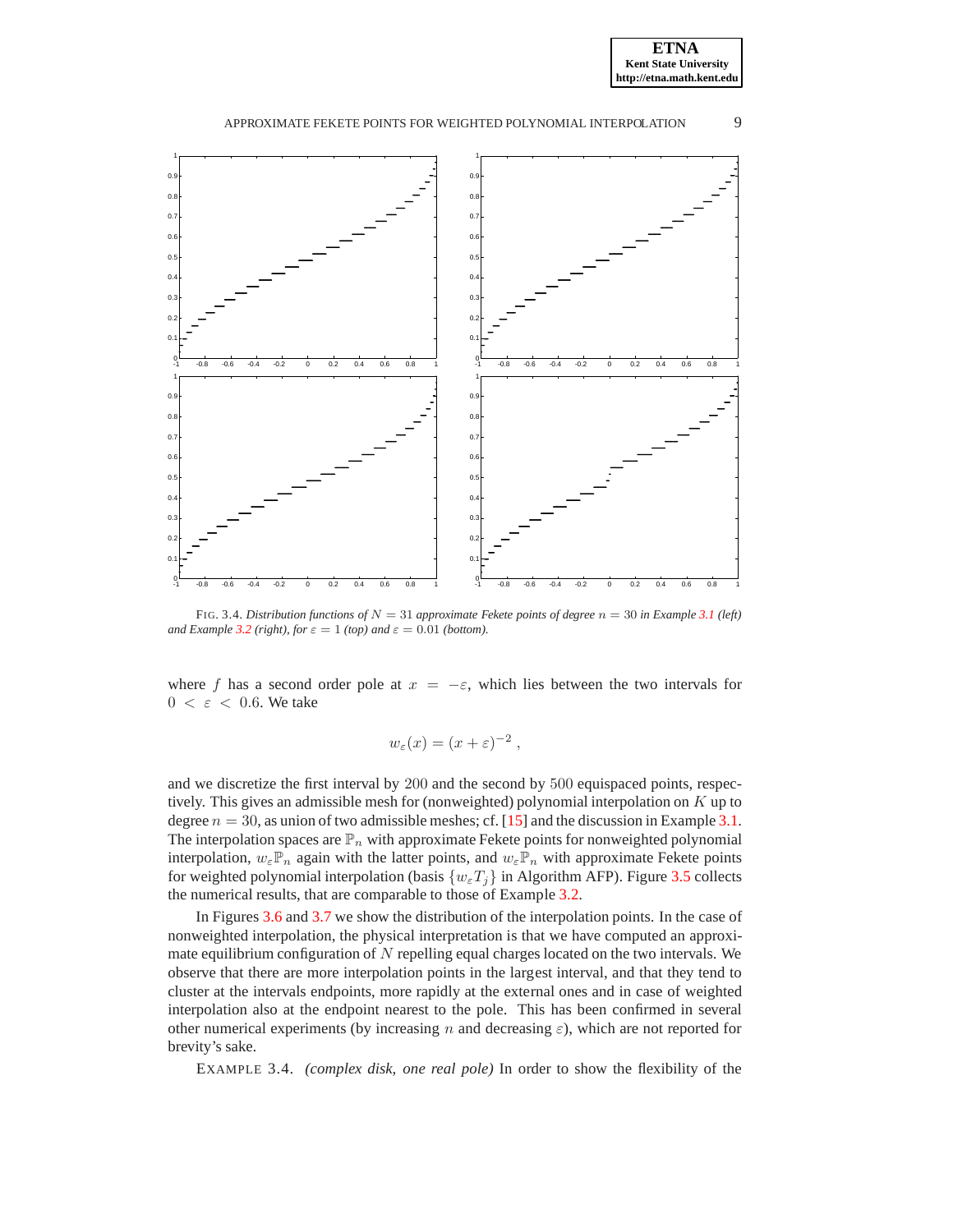

<span id="page-9-0"></span>FIG. 3.5. *Interpolation errors (left) and Lebesgue constants (right) versus the interpolation degree, in Example* [3.3](#page-7-2) *for*  $\varepsilon = 0.3$  *(top)* and  $\varepsilon = 0.01$  *(bottom); the interpolation spaces are*  $\mathbb{P}_n$  *with approximate Fekete points for nonweighted polynomial interpolation* (\*),  $w_{\varepsilon} \mathbb{P}_n$  *again with the latter points* (+),  $w_{\varepsilon} \mathbb{P}_n$  *with approximate Fekete points for weighted polynomial interpolation (*◦*).*

method, we consider again the function of Example [3.1,](#page-5-0) but now on the complex unit disk

$$
f(x) = \frac{\cos (x)}{(1 + \varepsilon - x)^2}, \ \ x \in K = \{x \in \mathbb{C} : |x| \le 1\}, \ \varepsilon > 0.
$$

As already observed, since the weight function  $w_{\varepsilon}(x) = (1 + \varepsilon - x)^{-2}$  is analytic in a neighborhood of K, we can compute the Fekete points on the boundary  $\partial K = \{x \in \mathbb{C} : |x| = 1\}$ by the maximum principle. Fekete points for nonweighted polynomial interpolation are one of the few explicitly known cases, namely any sequence of  $N = n + 1$  equispaced points on the unit circle is a set of Fekete points for interpolation degree  $n$ . The approximate Fekete points for weighted polynomial interpolation have been computed by Algorithm AFP using the monomial basis and two refinement iterations, starting form a mesh of 1000 equispaced points on the unit circle.

The numerical results are reported in Figure [3.8,](#page-10-2) and in Figure [3.9](#page-11-0) the approximate Fekete points for degree  $n = 15$ , corresponding to  $\varepsilon = 1$  and  $\varepsilon = 0.01$ , are displayed. Notice that for the smallest value of  $\varepsilon$  the points tend to cluster at  $x = 1$ , the point of the circle nearest to the pole  $x = 1 + \varepsilon$ .

<span id="page-9-1"></span>EXAMPLE 3.5. *(two real variables in the square, line of algebraic singularities)* We give now an example in two real variables, taking the function

$$
f(x) = \frac{\cos(x^{(1)} + x^{(2)})}{(1 + \varepsilon - x^{(1)})^2}, \quad x = (x^{(1)}, x^{(2)}) \in K = [-1, 1] \times [-1, 1], \quad \varepsilon > 0.
$$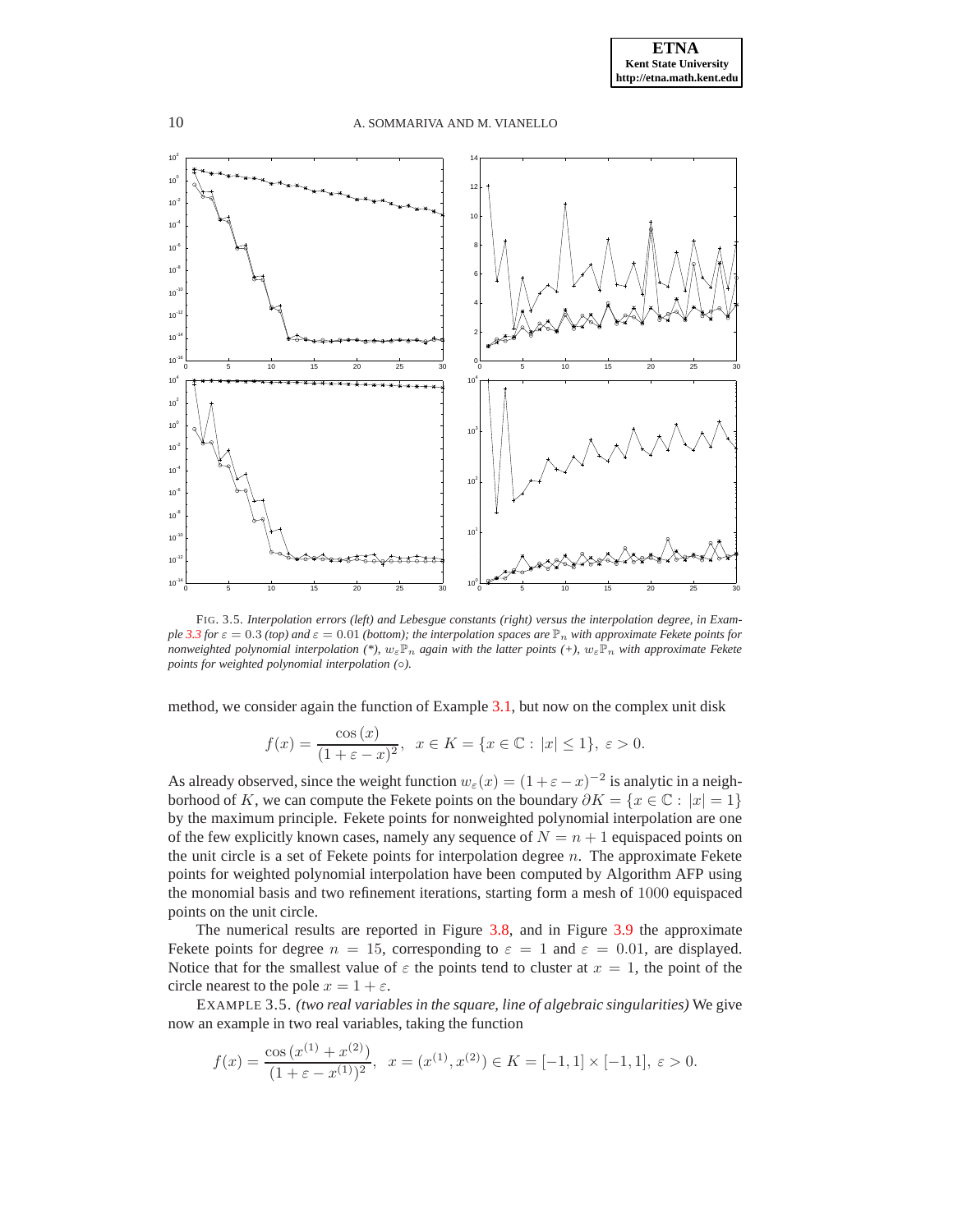

<span id="page-10-0"></span>FIG. 3.6.  $N = 21$  *interpolation points of degree*  $n = 20$  *with*  $K = [-1 - 0.6] \cup [0, 1]$  *and*  $w_{\varepsilon}(x) =$ (x + ε)−<sup>2</sup> *: approximate Fekete points for nonweighted polynomial interpolation (top), approximate Fekete points for weighted polynomial interpolation with*  $\varepsilon = 0.3$  *(middle) and*  $\varepsilon = 0.01$  *(bottom).* 



FIG. 3.7. *Distribution functions of*  $N = 31$  *approximate Fekete points of degree*  $n = 30$  *in Example* [3.3,](#page-7-2) *for*  $\varepsilon = 0.3$  *(left)* and  $\varepsilon = 0.01$  *(right).* 

<span id="page-10-1"></span>

<span id="page-10-2"></span>FIG. 3.8. *Interpolation errors (left) and Lebesgue constants (right) versus the interpolation degree, in Example* [3.4](#page-8-1) *for*  $\varepsilon = 1$  *(top)* and  $\varepsilon = 0.01$  *(bottom); the interpolation spaces are*  $\mathbb{P}_n$  *with Fekete points for nonweighted polynomial interpolation* (\*),  $w_{\varepsilon} \mathbb{P}_n$  *again with the latter points* (+),  $w_{\varepsilon} \mathbb{P}_n$  *with approximate Fekete points for weighted polynomial interpolation (*◦*).*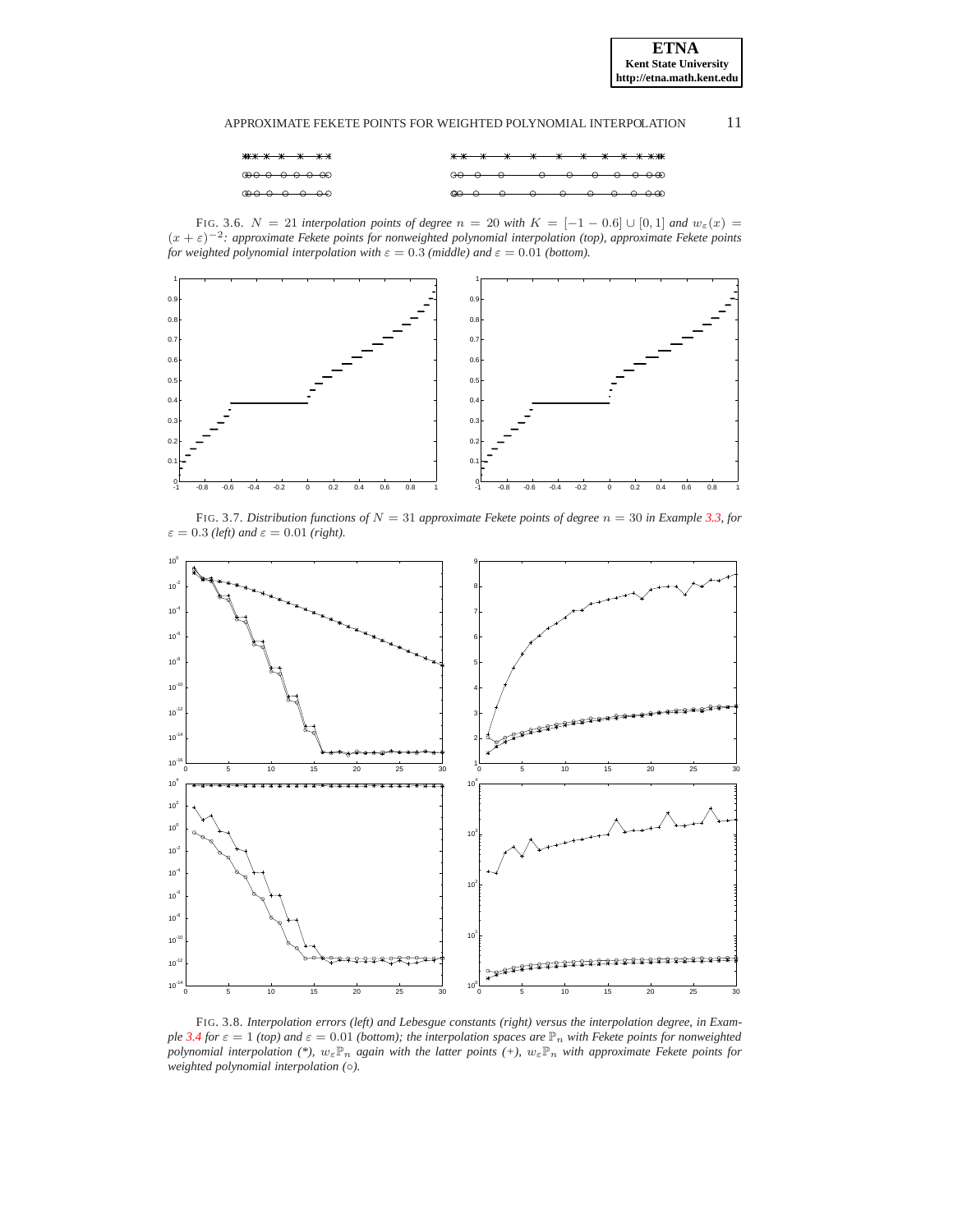

<span id="page-11-0"></span>FIG. 3.9. N = 16 *approximate Fekete points of degree* n = 15 *in the complex disk of Example [3.4,](#page-8-1) with*  $\varepsilon = 1$  *(left)* and  $\varepsilon = 0.01$  *(right).* 

This function is analytic up to an entire line of singularities at  $x^{(1)} = 1 + \varepsilon$ .

In Figure [3.10](#page-12-0) we show the interpolation errors and the Lebesgue constants corresponding to different interpolation spaces and nodes, and in Figure [3.11](#page-12-1) we plot the approximate Fekete points corresponding to degree  $n = 10$ . As a starting mesh to extract approximate Fekete points we have taken a  $120 \times 120$  uniform grid, which is an admissible mesh for (nonweighted) polynomial interpolation up to  $n = 10$  (being the product of two one-dimensional admissible meshes; cf. [\[15\]](#page-20-3)). The comparison is with nonweighted interpolation at the socalled "Padua points", the first known example of nearly optimal points for total degree polynomial interpolation in two variables, with a Lebesgue constant increasing like log squared of the degree; cf. [\[7,](#page-19-6) [8,](#page-19-7) [14\]](#page-20-11).

<span id="page-11-1"></span>EXAMPLE 3.6. *(two disjoint intervals, nonalgebraic singularities)* Algorithm AFP is general purpose, and can handle without problems even nonalgebraic singularities, for example singularities of derivatives inside the domain. A nontrivial example of this kind is given by the following function, defined on the union of two disjoint intervals  $K = [-1, -0.6] \cup [0, 1]$ ,

$$
f(x) = \begin{cases} \sin(\sqrt{1+x}), & x \in [-1, -0.6], \\ \arctan(|x - 0.5|), & x \in [0, 1]. \end{cases}
$$

Taking as a weight function,

$$
w(x) = \begin{cases} \sqrt{1+x}, & x \in [-1, -0.6], \\ |x - 0.5|, & x \in [0, 1], \end{cases}
$$

the function f is factorizable as  $f = wg$  with g (separately) analytic in each of the two intervals (since the Maclaurin series of sin and arctan have only odd powers), whereas  $w$ absorbs the singularities of  $f$  (which is only Hölder continuous). The numerical results are collected in Figures [3.12](#page-13-0) and [3.13.](#page-13-1) Notice that the errors of weighted polynomial interpolation are larger than in Example [3.4,](#page-8-1) since here we deal with different analytic functions on disjoint intervals, and the convergence rates of best polynomial approximations are different.

EXAMPLE 3.7. *(real digital filters)* Simply stated, in the design of weighted polynomial digital filters of FIR (Finite Impulse Response) type, one seeks a polynomial  $p$  of degree  $n$  that approximates a function  $g$ , termed the response of the filter, on a real or complex compact set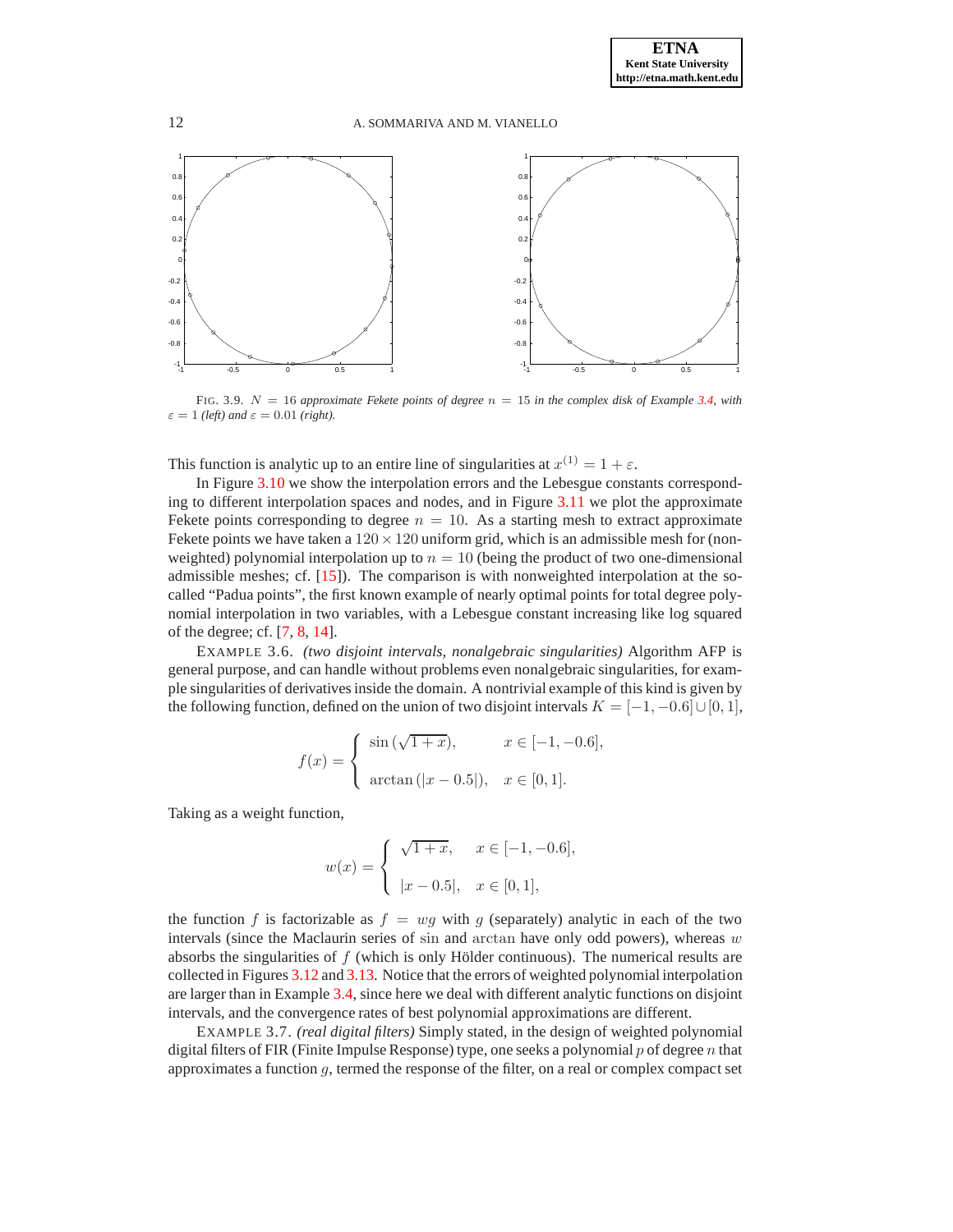



<span id="page-12-0"></span>FIG. 3.10. *Interpolation errors (left) and Lebesgue constants (right) versus the interpolation degree, in Example* [3.5](#page-9-1) *for*  $\varepsilon = 1$  *(top)* and  $\varepsilon = 0.01$  *(bottom); the interpolation spaces are*  $\mathbb{P}_n$  *with the Padua points for nonweighted polynomial interpolation (\*),*  $w_{\varepsilon} \mathbb{P}_n$  *again with the latter points (+),*  $w_{\varepsilon} \mathbb{P}_n$  *with approximate Fekete points for weighted polynomial interpolation (*◦*).*



<span id="page-12-1"></span>FIG. 3.11.  $N = 66$  *approximate Fekete points of degree*  $n = 10$  *in the real square of Example* [3.5,](#page-9-1) with  $\varepsilon = 1$ *(left)* and  $\varepsilon = 0.01$  *(right).* 

K, in the sense that the weighted norm  $||w(p-g)||_K$  is small, where w is a suitable continuous and nonnegative weight function. In many applications  $K$  is a finite union of disjoint intervals or complex arcs (the frequency bands), and both  $g$  and  $w$  are piecewise constant functions (the values 0 and 1 of g corresponding to the so-called stopband and passband, respectively).

We cannot even try to give an appropriate quoting of the enormous literature on this important subject of signal processing. To give only some highlights, it is worth noting the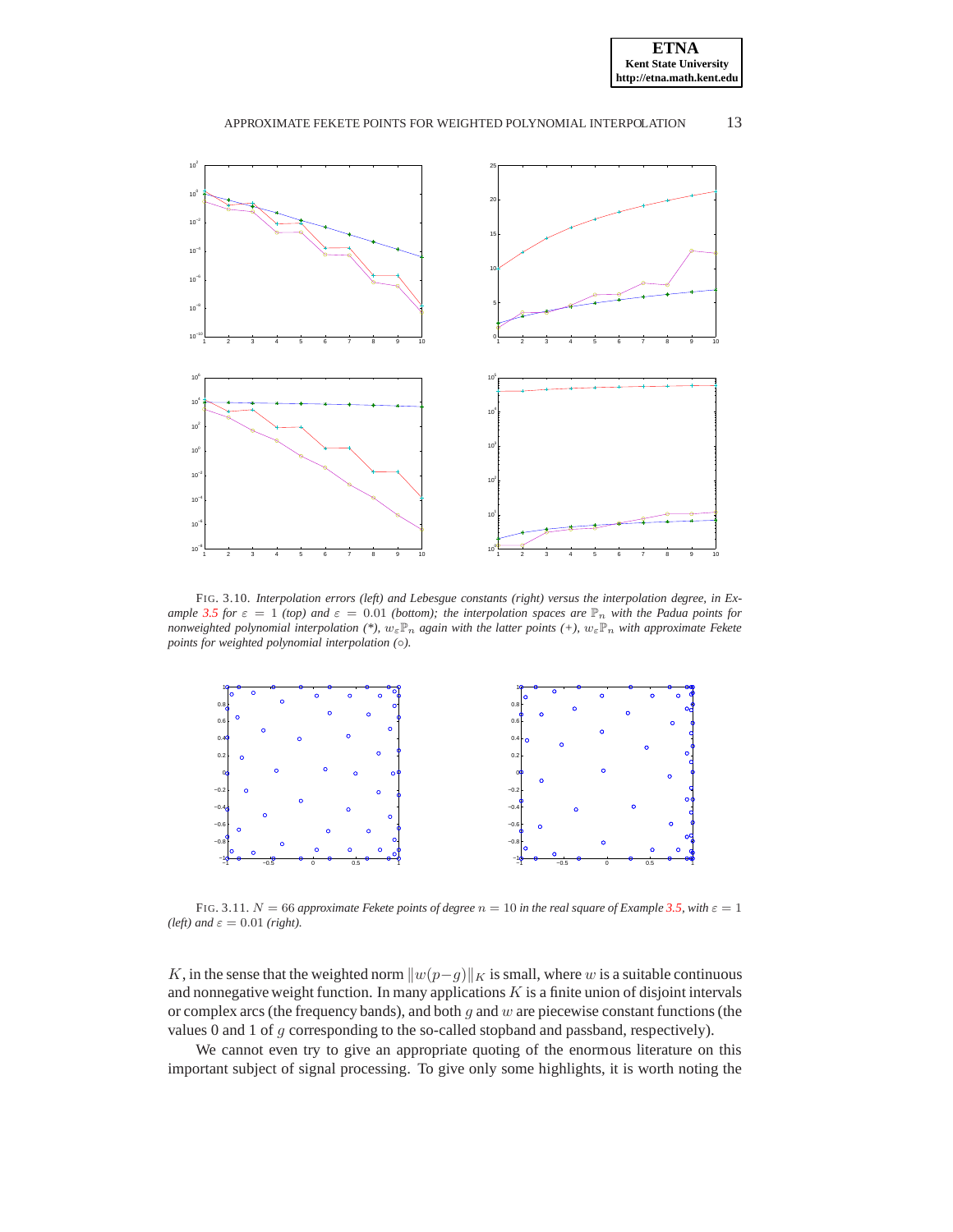

<span id="page-13-0"></span>FIG. 3.12. *Interpolation errors (left) and Lebesgue constants (right) versus the interpolation degree, in Example* [3.6;](#page-11-1) the interpolation spaces are  $\mathbb{P}_n$  with approximate Fekete points for nonweighted polynomial interpolation  $(*),$  and  $w\mathbb{P}_n$  with approximate Fekete points for weighted polynomial interpolation ( $\circ$ ).

| അക്കാര കാരണം <u>അ</u> |  |
|-----------------------|--|
| അഹൈ പൈ കൈ             |  |

<span id="page-13-1"></span>FIG. 3.13.  $N = 31$  *interpolation points of degree*  $n = 30$  *with*  $K = [-1, -0.6] \cup [0, 1]$  *and*  $w(x)$  *as in Example [3.6:](#page-11-1) approximate Fekete points for nonweighted (top) and weighted (bottom) polynomial interpolation.*

classical paper [\[32\]](#page-21-13), where the popular Parks-McClellan algorithm for the design of optimal real equiripple filters, based on the Remez exchange algorithm, was originally proposed, as well as the treatise [\[13\]](#page-20-12). The method has then been extended in various directions to deal also with complex filters; see, e.g., [\[26\]](#page-20-9) and references therein. Other methods are based, for example, on potential theory and conformal mapping; see, e.g., [\[21,](#page-20-13) [23,](#page-20-14) [38\]](#page-21-14). The use of polynomial filters is also interesting within numerical linear algebra; see, e.g., [\[24,](#page-20-15) [35\]](#page-21-15).

Since we use here for the first time algorithm AFP for the construction of polynomial filters based on interpolation at approximate Fekete points, we begin by a simple nonweighted case, an example of a high-pass filter. We consider the response function (this example is taken from  $[21, \S6]$ ),

$$
g(x) = \begin{cases} 0, & x \in K_1 = [-1, -0.4], \\ 1, & x \in K_2 = [-0.3, 1], \end{cases}
$$

defined on  $K = K_1 \cup K_2$ , where  $K_1$  is the stopband and  $K_2$  is the passband (the interval (−0.4, −0.3) is the transition band in signal processing terminology). As weight function we take  $w \equiv 1$ , and as initial discretization an admissible mesh obtained by union of two uniform admissible meshes of  $K_1$  and  $K_2$ , respectively.

The numerical results are collected in Figure [3.14.](#page-15-0) The amplitude of the oscillations near the internal endpoints (a sort of Gibb's phenomenon well studied in [\[38\]](#page-21-14)) depends on the length of the transition band. In Figure [3.15,](#page-15-1) for comparison, we show the filter of degree  $n =$ 30 with a transition band of double length, namely for  $K_2 = [-0.2, 1]$ , and the interpolation errors up to degree  $n = 60$ .

We observe that the quality of the filters is lower than that of optimal equiripple filters (but not as much as could be predicted by the Lebesgue constants, cf.  $(2.2)$ ), and even slightly lower than that of filters obtained via numerical conformal mapping; cf. [\[21,](#page-20-13) §6]. This means that interpolation at approximate Fekete points cannot be considered a real competitor in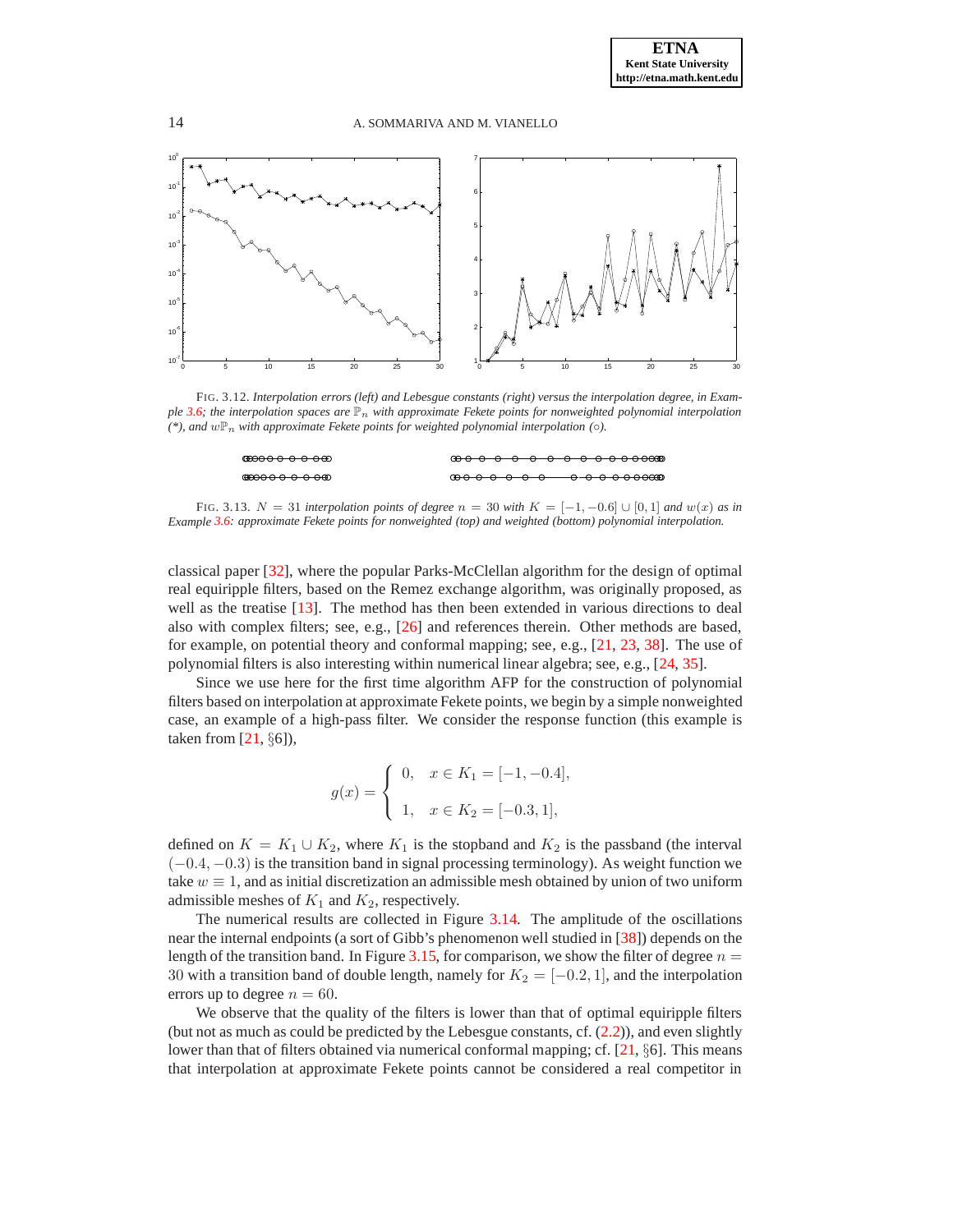standard instances of polynomial filtering. On the other hand, its strength consists in a higher flexibility, that makes it applicable to quite general compact sets  $K$ , response functions  $g$  and weight functions  $w$ , in one or even several real or complex variables.

In order to give an example of a weighted filter, we consider the following multiband response function on the union of three disjoint intervals  $K = K_1 \cup K_2 \cup K_3$ ,

$$
g(x) = \begin{cases} 0, & x \in K_1 = [-1, -0.4], \\ 1, & x \in K_2 = [-0.2, 0.2], \\ 0.5, & x \in K_3 = [0.4, 1], \end{cases}
$$

with a piecewise constant weight function corresponding to a triple of positive weights  $(w_1, w_2, w_3)$ 

$$
w(x) = w_i, \ \ x \in K_i, \ \ i = 1, 2, 3.
$$

This is only an illustrative example, but it is worth recalling that multiband polynomial filters are a standard tool in digital signal processing; cf. [\[13\]](#page-20-12).

In Figure [3.16](#page-16-0) we show four multiband filters, obtained by interpolation at approximate Fekete points of degree  $n = 30$ , corresponding to different choices of the weights. In Figure [3.17](#page-17-0) we plot the estimated Lebesgue constants, up to degree  $n = 30$ . Again, the starting discretization mesh is obtained by taking the union of three admissible meshes for nonweighted interpolation on the subintervals, which in view of  $(2.5)$  is also an admissible mesh for weighted interpolation with the same bound, the weight function being piecewise constant. Observe that the presence of a dominant weight forces the nonweighted error to be much smaller on the corresponding band than on the other bands.

<span id="page-14-0"></span>EXAMPLE 3.8. *(complex digital filters)* Algorithm AFP can be easily adapted to produce polynomial filters in the complex plane. We consider the following example, taken form [\[26\]](#page-20-9), of a nearly linear-phase low-pass filter on the union  $K = K_1 \cup K_2$  of two disjoint arcs of the complex unit circle,

> $g(x) = x^{12}, \quad w(x) = 1, \quad x \in K_1 = \{e^{i\theta}, |\theta| \le 0.12\pi\},\$  $g(x) = 0, \quad w(x) = 10, \quad x \in K_2 = \{e^{i\theta}, 0.24\pi \le |\theta| \le \pi\}.$

Again, we have chosen as starting mesh the union of two admissible meshes of  $K_1$  and  $K_2$ , which in view of  $(2.5)$  is also an admissible mesh for weighted interpolation with the same bound. As in Example [3.4,](#page-8-1) we use the standard complex monomial basis to construct the Vandermonde matrix, with two refinement iterations in Algorithm AFP.

In Figure [3.18](#page-17-1) we show the approximate Fekete points of degree  $n = 31$  and the estimated Lebesgue constants up to degree  $n = 35$ . The interpolation error in the weighted norm at degree  $n = 31$  is  $||w(g - L_{\mathbb{P}_{31}(K)}g)||_K \approx 0.1$ , to be compared with an error of about 0.04 obtained in [\[26\]](#page-20-9) with the optimal polynomial filter of degree 31, computed by the Remez algorithm.

<span id="page-14-1"></span>EXAMPLE 3.9. *(two-dimensional digital filters)* Two-dimensional digital filters have important applications in the processing of images and other two-dimensional signals; see, e.g., [\[1,](#page-19-8) [28\]](#page-20-16). Here we show two examples of two-dimensional filters constructed by interpolation at approximate Fekete points. We begin with the following response function on a square domain,

<span id="page-14-2"></span>
$$
(3.1) \quad g(x) = 0, \quad x \in K_1 = \{ (x^{(1)}, x^{(2)}) : \min(|1 \pm x^{(1)}|, |1 \pm x^{(2)}|) \le 0.2 \},
$$

$$
g(x) = 1, \quad x \in K_2 = [-0.6, 0.6] \times [-0.6, 0.6],
$$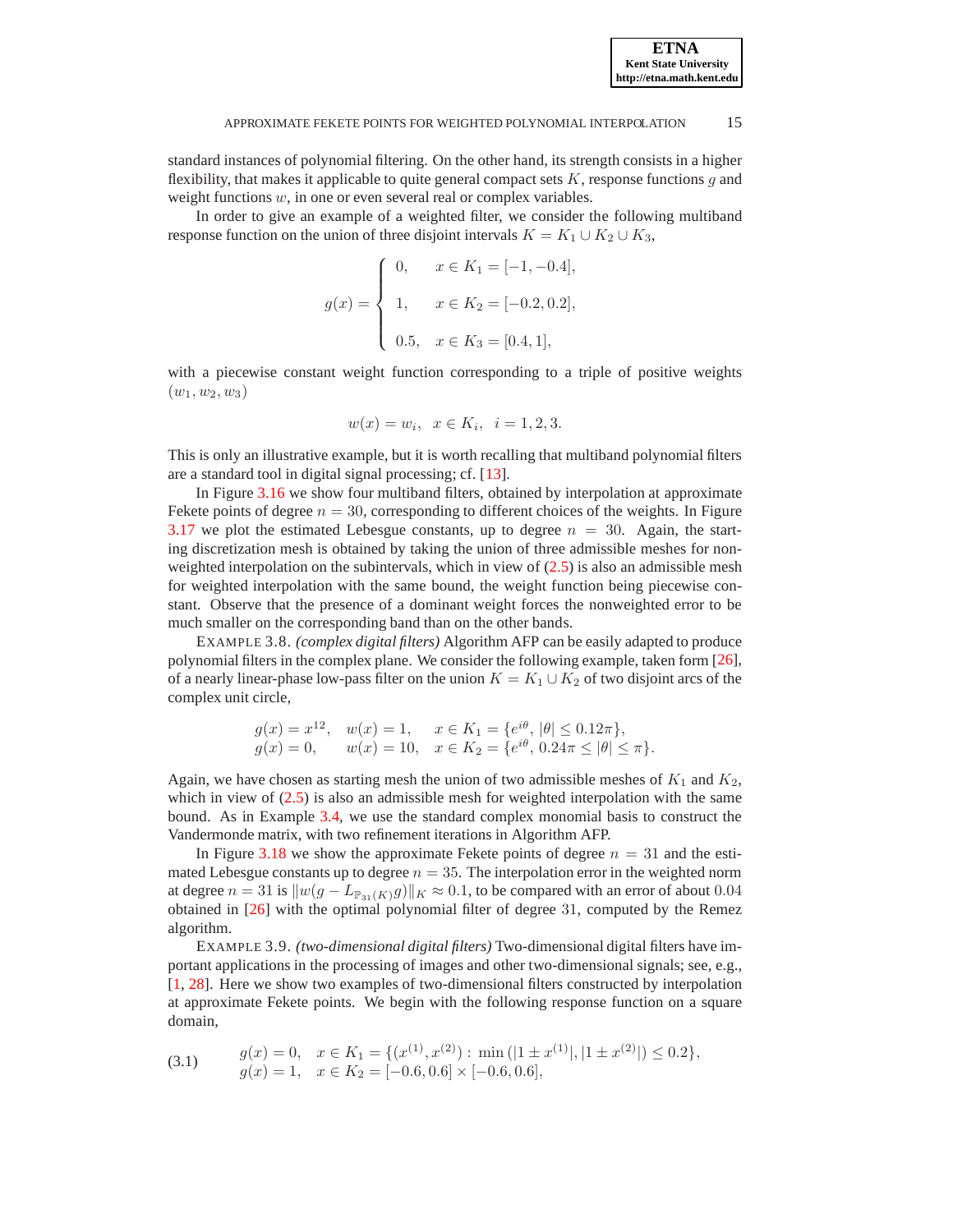

<span id="page-15-0"></span>FIG. 3.14. *Top: high-pass polynomial nonweighted filters for* K1 = [−1, −0.4] *and* K2 = [−0.3, 1] *of degree*  $n = 30$  *(left), and*  $n = 60$  *(right); the small circles* ( $\circ$ *) indicate the approximate Fekete points. Bottom: interpolation errors (left) and Lebesgue constants (right) versus the interpolation degree.*



<span id="page-15-1"></span>FIG. 3.15. *High-pass nonweighted polynomial filter for* K1 = [−1, −0.4] *and* K2 = [−0.2, 1] *of degree*  $n = 30$  *(left), and interpolation errors up to degree*  $n = 60$  *(right).* 

with a square passband and a square frame as stopband; see Figures [3.19-](#page-18-0)[3.20.](#page-18-1) These kinds of "rectangularly symmetric" two-dimensional filters are discussed, e.g., in [\[28\]](#page-20-16).

In order to compute approximate Fekete points of not small degree by algorithm AFP, already in two dimensions it begins to be important to start from a weakly admissible mesh instead of an admissible mesh; cf. [\[9,](#page-19-1) [15\]](#page-20-3). Indeed, two-dimensional admissible meshes of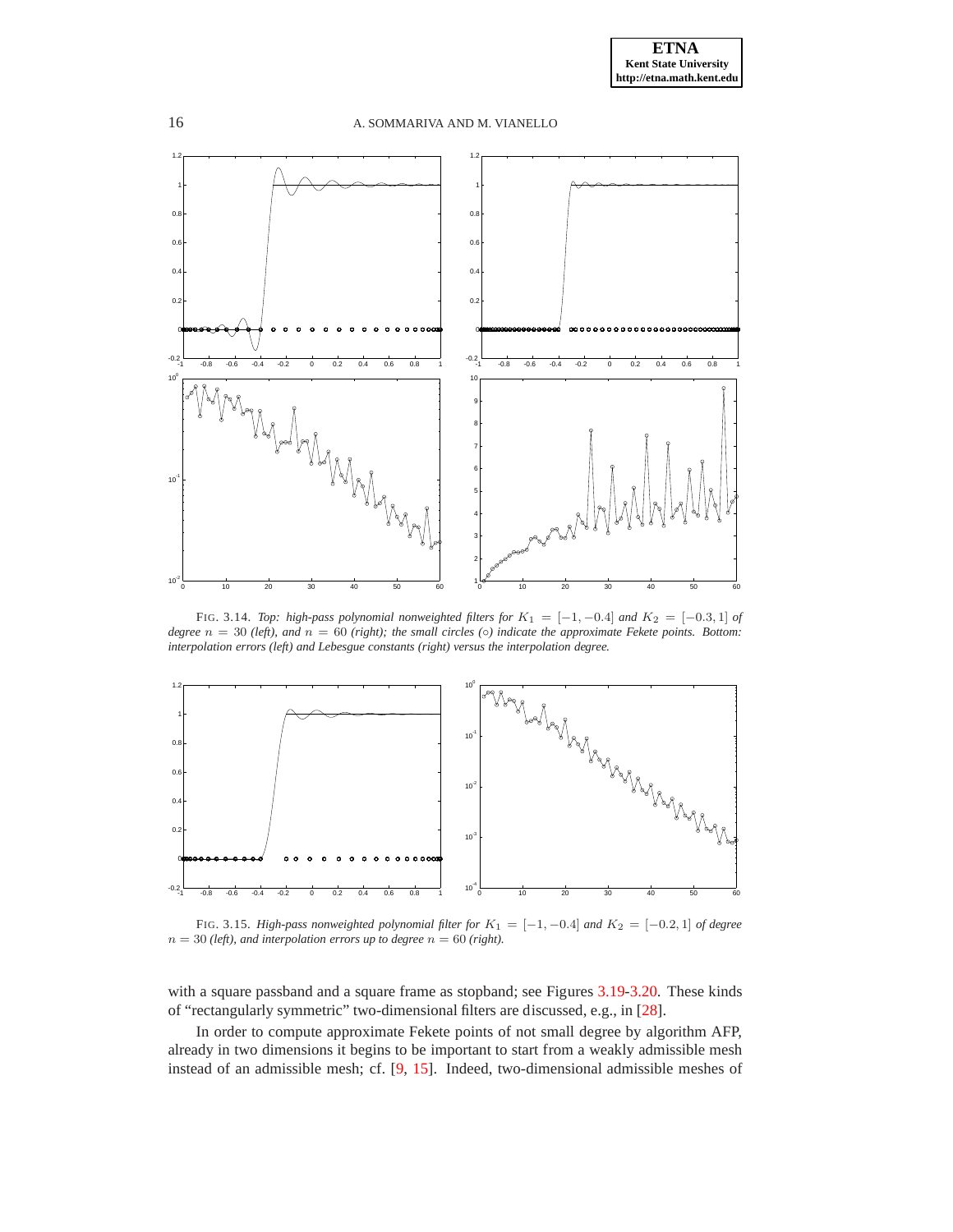



<span id="page-16-0"></span>FIG. 3.16. *Multiband polynomial filters for*  $K_1 = [-1, -0.4]$ ,  $K_2 = [-0.2, 0.2]$  *and*  $K_3 = [0.4, 1]$  *at approximate Fekete points of degree* n = 30*: nonweighted (top-left), weights* (100, 1, 1) *(top-right),* (1, 100, 1) *(bottom-left),* (1, 1, 100) *(bottom-right); the small circles (*◦*) indicate the approximate Fekete points.*

degree *n* obtained by Markov inequalities have  $O(n^4)$  points, due to a  $O(1/n^2)$  spacing, and this leads to a heavy computational load in algorithm AFP.

On the other hand, weakly admissible meshes are discrete subsets of a compact  $K$ , where a polynomial inequality like [\(2.3\)](#page-4-0) holds where  $C = C_n$  is not constant but increases at most algebraically with  $n$ . Such a relaxation of the polynomial inequality implies that their cardinality can be much lower than that of admissible meshes. Recall that, for example, any set X of cardinality  $N = \dim(\mathbb{P}_n^d(K))$ , which is unisolvent for interpolation of degree n, satisfies [\(2.3\)](#page-4-0) with  $C = C_n$  equal to the Lebesgue constant (thus, e.g., Fekete points of K form a weakly admissible mesh). As with admissible meshes, weakly admissible meshes can be constructed by finite unions. All the relevant inequalities still hold with  $C_n$  replacing  $C$ .

In the present example we have used the weakly admissible mesh obtained by union of the Padua points of the internal square and of four rectangles giving the square frame. We recall that the Padua points are the first known example of optimal points for total degree polynomial interpolation in two variables, with a Lebesgue constant increasing like log squared of the degree; cf. [\[7,](#page-19-6) [8,](#page-19-7) [14\]](#page-20-11). This implies that in [\(2.3\)](#page-4-0)-[\(2.5\)](#page-5-1) we have  $C = C_n = \mathcal{O}(\log^2 n)$ .

In Figure [3.19](#page-18-0) we show the two-dimensional nonweighted polynomial filters obtained by interpolation at approximate Fekete points, extracted from such weakly admissible meshes at degree  $n = 20$  and  $n = 30$  (the interpolation errors on K are about 0.13 and 0.04, respec-tively). In Figure [3.20](#page-18-1) we see the approximate Fekete points of degree  $n = 20$  with the underlying weakly admissible mesh made of Padua points and the growth of the estimated Lebesgue constants.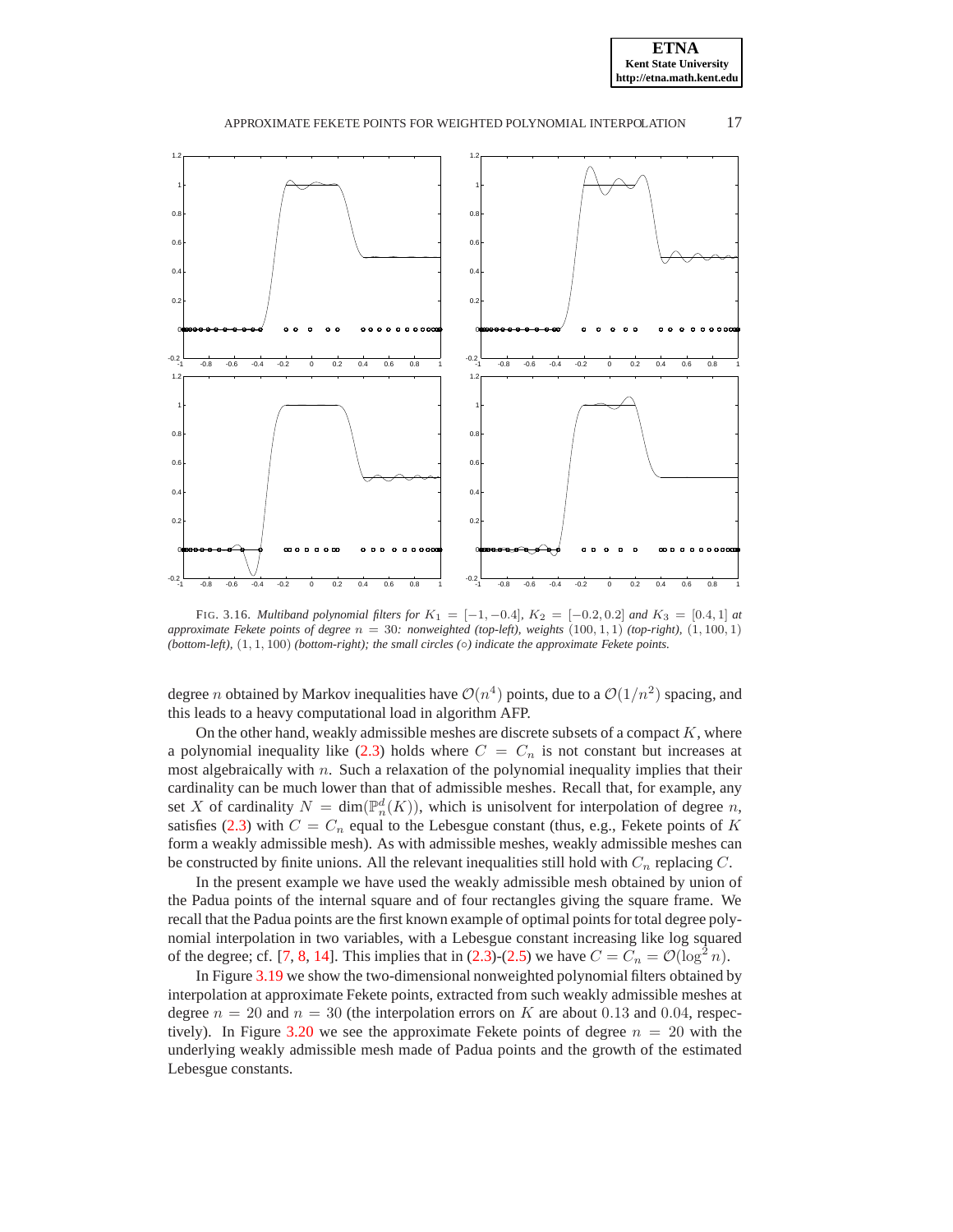



<span id="page-17-0"></span>FIG. 3.17. *Lebesgue constants versus the interpolation degree for the multiband filters above: nonweighted (top-left), weights* (100, 1, 1) *(top-right),* (1, 100, 1) *(bottom-left),* (1, 1, 100) *(bottom-right).*



<span id="page-17-1"></span>FIG. 3.18. N = 32 *approximate Fekete points of degree* n = 31 *for the complex low-pass weighted filter in Example [3.8](#page-14-0) (left); Lebesgue constants versus the interpolation degree (right).*

In this simple example, a filter could have been constructed also as tensor-product of onedimensional filters (cf. [\[1\]](#page-19-8)), but the difference is that the present is a total-degree filter, which for the same *n* has roughly half the number of coefficients, namely  $N = \dim(\mathbb{P}_n^2(K)) =$  $(n+1)(n+2)/2$  instead of  $(n+1)^2 = \dim(\mathbb{P}_n^1(K) \bigotimes \mathbb{P}_n^1(K))$  coefficients.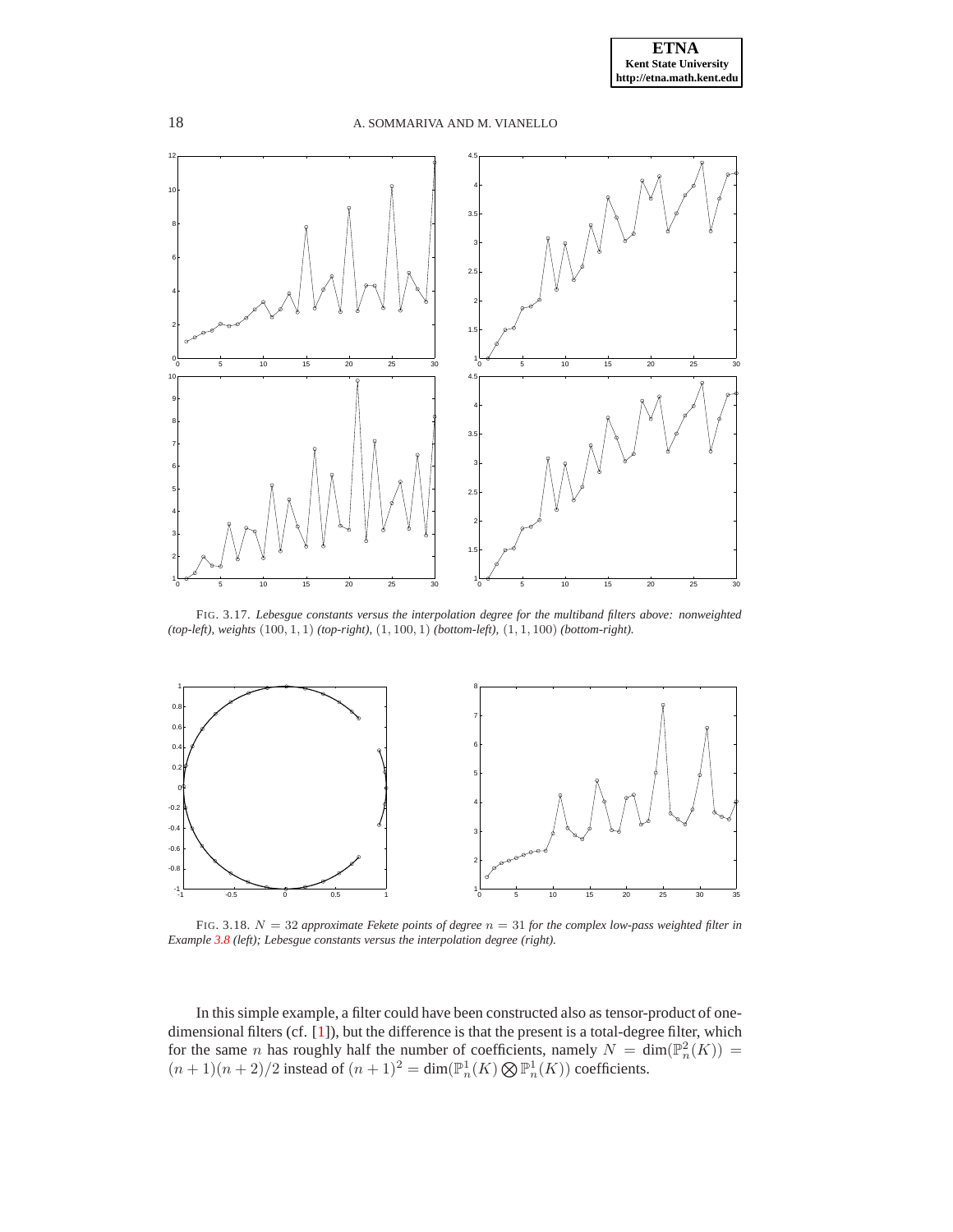



FIG. 3.19. *Nonweighted polynomial filters of degree*  $n = 20$  *(left) and*  $n = 30$  *(right) for Example* [3.9-](#page-14-1)[\(3.1\)](#page-14-2)*.* 

<span id="page-18-0"></span>

<span id="page-18-1"></span>FIG. 3.20. *Left:* N = 231 *nonweighted approximate Fekete points (circles) of degree* n = 20 *extracted from a weakly admissible mesh (dots) for Example [3.9-](#page-14-1)[\(3.1\)](#page-14-2). Right: estimated Lebesgue constants versus the interpolation degree for the same example.*

A more difficult example is given by the following weighted response function,

<span id="page-18-2"></span>(3.2) 
$$
g(x) = 0, \quad w(x) = w_1, \quad x \in K_1 = \{ (x^{(1)}, x^{(2)}) : x^{(1)} + x^{(2)} \le 0.8 \},
$$

$$
g(x) = 1, \quad w(x) = w_2, \quad x \in K_2 = \{ (x^{(1)}, x^{(2)}) : x^{(1)} + x^{(2)} \ge 1 \},
$$

where the stopband and the passband are triangular. Again, we extract the approximate Fekete points from the union of weakly admissible meshes of the two triangles. In [\[9\]](#page-19-1), the concept of "geometric" weakly admissible mesh has been developed, namely one obtained by a suitable geometric transformation from a known weakly admissible mesh on a reference domain. In the case of a triangle, we can simply map the Padua points of degree  $2n$  in  $[-1, 1]^2$  to the triangle by the well-known Duffy quadratic transformation [\[19\]](#page-20-17), obtaining a weakly admissible mesh of degree *n* for the triangle with  $C_n = \mathcal{O}(\log^2 2n)$ ; see [\[9\]](#page-19-1) for a more complete discussion.

In Figure [3.21](#page-19-9) we show the corresponding nonweighted (left) and weighted ( $w_1$  =  $1, w_2 = 10$ ; right) filters of degree  $n = 20$ . The interpolation error of the nonweighted filter is about 0.11 on the passband and 0.07 on the stopband, whereas the nonweighted error of the weighted filter becomes about 0.28 on the passband and is reduced to about 0.01 on the stopband. The respective approximate Fekete points are plotted in Figure [3.22,](#page-19-10) and the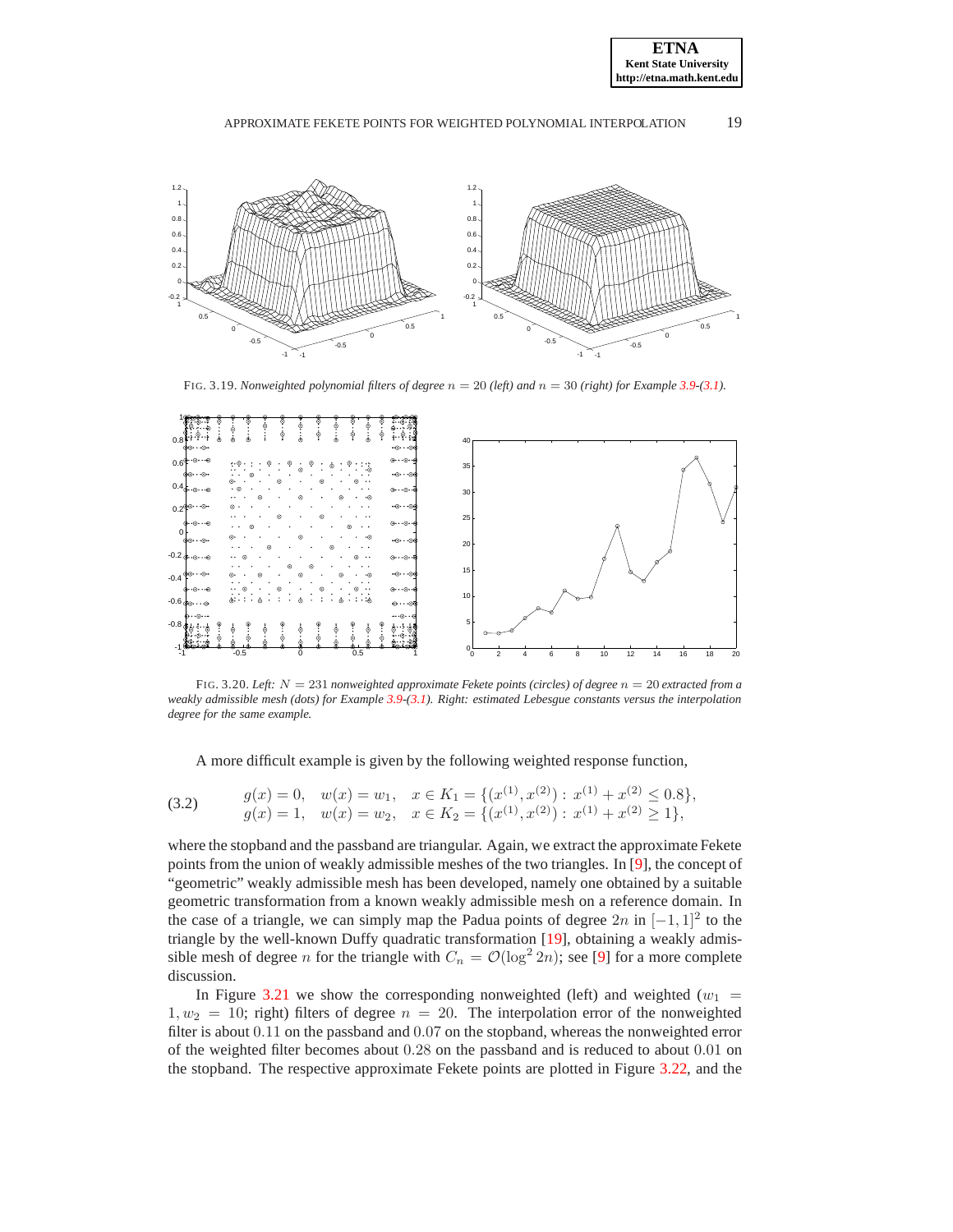

<span id="page-19-9"></span>FIG. 3.21. *Two-dimensional filters of degree*  $n = 20$  *for Example* [3.9-](#page-14-1)[\(3.2\)](#page-18-2) with  $w_1 = 1$ ,  $w_2 = 1$  *(left) and*  $w_1 = 10, w_2 = 1$  (right).



<span id="page-19-10"></span>FIG. 3.22. N = 231 *approximate Fekete points of degree* n = 20 *(circles) extracted from a geometric weakly admissible mesh (dots) for Example* [3.9-](#page-14-1)[\(3.2\)](#page-18-2) *with*  $w_1 = 1$ ,  $w_2 = 1$  *(left) and*  $w_1 = 10$ ,  $w_2 = 1$  *(right).* 

estimated Lebesgue constants in Figure [3.23.](#page-20-18)

#### REFERENCES

- <span id="page-19-8"></span><span id="page-19-2"></span>[1] A. ANTONIOU AND W.-S. LU, *Two-Dimensional Digital Filters*, Marcel Dekker, New York, 1992.
- [2] T. BAGBY, *On interpolation by rational functions*, Duke Math. J., 36 (1969), pp. 95–104.
- <span id="page-19-0"></span>[3] J. BAGLAMA, D. CALVETTI, AND L. REICHEL, *Fast Leja points*, Electron. Trans. Numer. Anal., 7 (1998), pp. 124–140.

<http://etna.math.kent.edu/vol.7.1998/pp124-140.dir/pp124-140.html>.

- <span id="page-19-3"></span>[4] J. P. BERRUT, *The barycentric weights of rational interpolation with prescribed poles*, J. Comput. Appl. Math., 86 (1997), pp. 45–52.
- <span id="page-19-4"></span>[5] J. P. BERRUT, R. BALTENSPERGER, AND H. D. MITTELMANN, *Recent developments in barycentric rational interpolation*, Trends and Applications in Constructive Approximation, pp. 27–51, Internat. Ser. Numer. Math., 151, Birkhauser, Basel, 2005.
- <span id="page-19-6"></span><span id="page-19-5"></span>[6] P. BORWEIN AND T. ERDÉLYI, *Polynomials and Polynomial Inequalities*, Springer, New York, 1995.
- [7] L. BOS, M. CALIARI, S. DE MARCHI, M. VIANELLO, AND Y. XU, *Bivariate Lagrange interpolation at the Padua points: the generating curve approach*, J. Approx. Theory, 143 (2006), pp. 15–25.
- <span id="page-19-7"></span>[8] L. BOS, S. DE MARCHI, M. VIANELLO, AND Y. XU, *Bivariate Lagrange interpolation at the Padua points: the ideal theory approach*, Numer. Math., 108 (2007), pp. 43–57.
- <span id="page-19-1"></span>[9] L. BOS, J.P. CALVI, N. LEVENBERG, A. SOMMARIVA, AND M. VIANELLO, *Geometric weakly admissible meshes, discrete least squares approximation and approximate Fekete points*, preprint, 2009. Available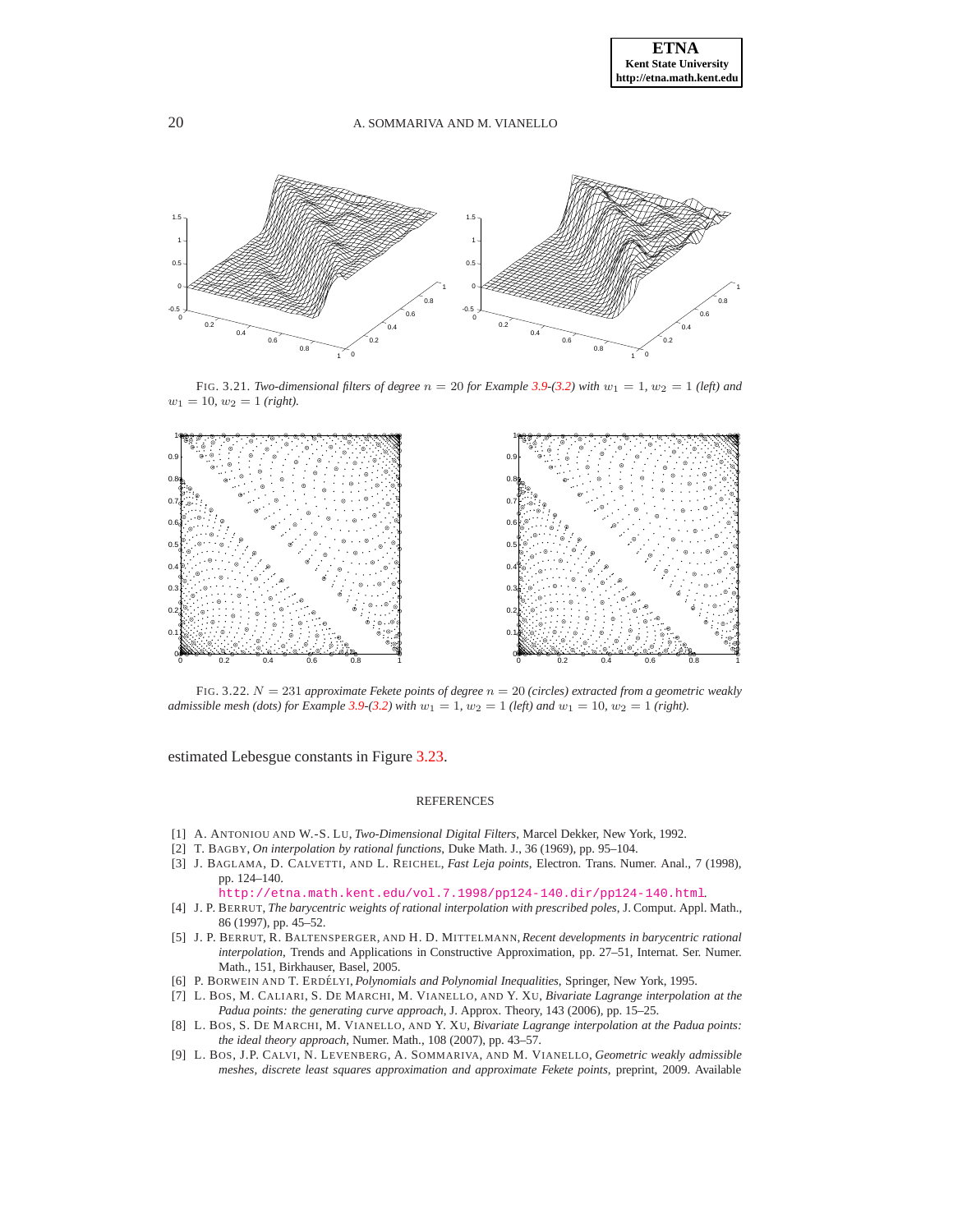



<span id="page-20-18"></span>FIG. 3.23. *Estimated Lebesgue constants versus the interpolation degree for the two filters of Example* [3.9-](#page-14-1)  $(3.2)$  *with*  $w_1 = 1$ *,*  $w_2 = 1$  *(left)* and  $w_1 = 10$ *,*  $w_2 = 1$  *(right).* 

online at: [http://www.math.unipd.it/](http://www.math.unipd.it/~marcov/publications.html)∼marcov/publications.html.

- <span id="page-20-2"></span>[10] L. BOS AND N. LEVENBERG, *On the approximate calculation of Fekete points: the univariate case*, Electron. Trans. Numer. Anal., 30 (2008), pp. 377–397.
	- <http://etna.math.kent.edu/vol.30.2008/pp377-397.dir/pp377-397.html>.
- <span id="page-20-0"></span>[11] L. BOS, N. LEVENBERG, AND S. WALDRON, *On the spacing of Fekete points for a sphere, ball or simplex*, Indag. Math., 19 (2008), pp. 163–176.
- <span id="page-20-6"></span>[12] P. A. BUSINGER AND G. H. GOLUB, *Linear least-squares solutions by Householder transformations*, Numer. Math., 7 (1965), pp. 269–276.
- <span id="page-20-12"></span>[13] C. S. BURRUS, *Digital Signal Processing and Digital Filter Design*, (Draft), Sept. 14, 2009. Available at Connexions Web site: <http://cnx.org/content/col10598/1.5/>.
- <span id="page-20-11"></span>[14] M. CALIARI, S. DE MARCHI, AND M. VIANELLO, *Bivariate polynomial interpolation in the square at new nodal sets*, Appl. Math. Comput., 165 (2005), pp. 261–274.
- <span id="page-20-10"></span><span id="page-20-3"></span>[15] J. P. CALVI AND N. LEVENBERG, *Uniform approximation by discrete least squares polynomials*, J. Approx. Theory, 152 (2008), pp. 82–100.
- [16] C. CARSTENSEN AND G. MÜHLBACH, *The Neville-Aitken formula for rational interpolants with prescribed poles*, Numer. Algorithms, 3 (1992), pp. 133–141.
- <span id="page-20-5"></span>[17] A. CIVRIL AND M. MAGDON-ISMAIL, *On selecting a maximum volume sub-matrix of a matrix and related problems*, Theoret. Comput. Sci., 410 (2009), pp. 4801–4811.
- [18] K. DECKERS, J. VAN DEUN, AND A. BULTHEEL, *Rational Gauss-Chebyshev quadrature formulas for complex poles outside* [−1, 1], Math. Comp., 77 (2008), pp. 967–983.
- <span id="page-20-17"></span>[19] M. G. DUFFY, *Quadrature over a pyramid or cube of integrands with a singularity at a vertex*, SIAM J. Numer. Anal., 19 (1982), pp. 1260–1262.
- [20] C. F. DUNKL AND Y. XU, *Orthogonal Polynomials of Several Variables*, Encyclopedia of Mathematics and its Applications 81, Cambridge University Press, Cambridge, 2001.
- <span id="page-20-13"></span>[21] M. EMBREE AND L. N. TREFETHEN, *Green's functions for multiply connected domains via conformal mapping*, SIAM Rev., 41 (1999), pp. 745–761.
- <span id="page-20-8"></span>[22] W. GAUTSCHI, *The use of rational functions in numerical quadrature*, J. Comput. Appl. Math., 133 (2001), pp. 111–126.
- <span id="page-20-14"></span>[23] M. HASSON, *The degree of approximation by polynomials on some disjoint intervals in the complex plane*, J. Approx. Theory, 144 (2007), pp. 119–132.
- <span id="page-20-15"></span>[24] M. HASSON AND J. M. RESTREPO, *Approximation on disjoint intervals and its applicability to matrix preconditioning*, Complex Var. Elliptic Equ., 52 (2007), pp. 757–769.
- <span id="page-20-9"></span><span id="page-20-7"></span>[25] LAPACK, *Users' Guide*, SIAM, Philadelphia, 1999.
- [26] B. LE BAILLY AND J. P. THIRAN, *Computing complex polynomial Chebyshev approximants on the unit circle by the real Remez algorithm*, SIAM J. Numer. Anal., 36 (1999), pp. 1858–1877.
- <span id="page-20-1"></span>[27] A. L. LEVIN AND E. B. SAFF, *Potential theoretic tools in polynomial and rational approximation*, in Harmonic Analysis and Rational Approximation, J.-D. Fournier, J. Grimm, J. Leblond, and J. R. Partington, eds., Lecture Notes in Control and Inform. Sci., 327, Springer, 2006, pp. 71–94.
- <span id="page-20-16"></span>[28] W.-S. LU AND A. ANTONIOU, *Design of Two-Dimensional Digital Filters*, in CRC Handbook of Electrical Filters, J. T. Taylor and Q. Huang, eds., CRC Press, Boca Raton, FL, 1997, pp. 185–206.
- <span id="page-20-4"></span>[29] Y. MADAY, N. C. NGUYEN, A. T. PATERA, AND G. S. H. PAU, *A general multipurpose interpolation procedure: the magic points*, Commun. Pure Appl. Anal., 8 (2009), pp. 383–404.